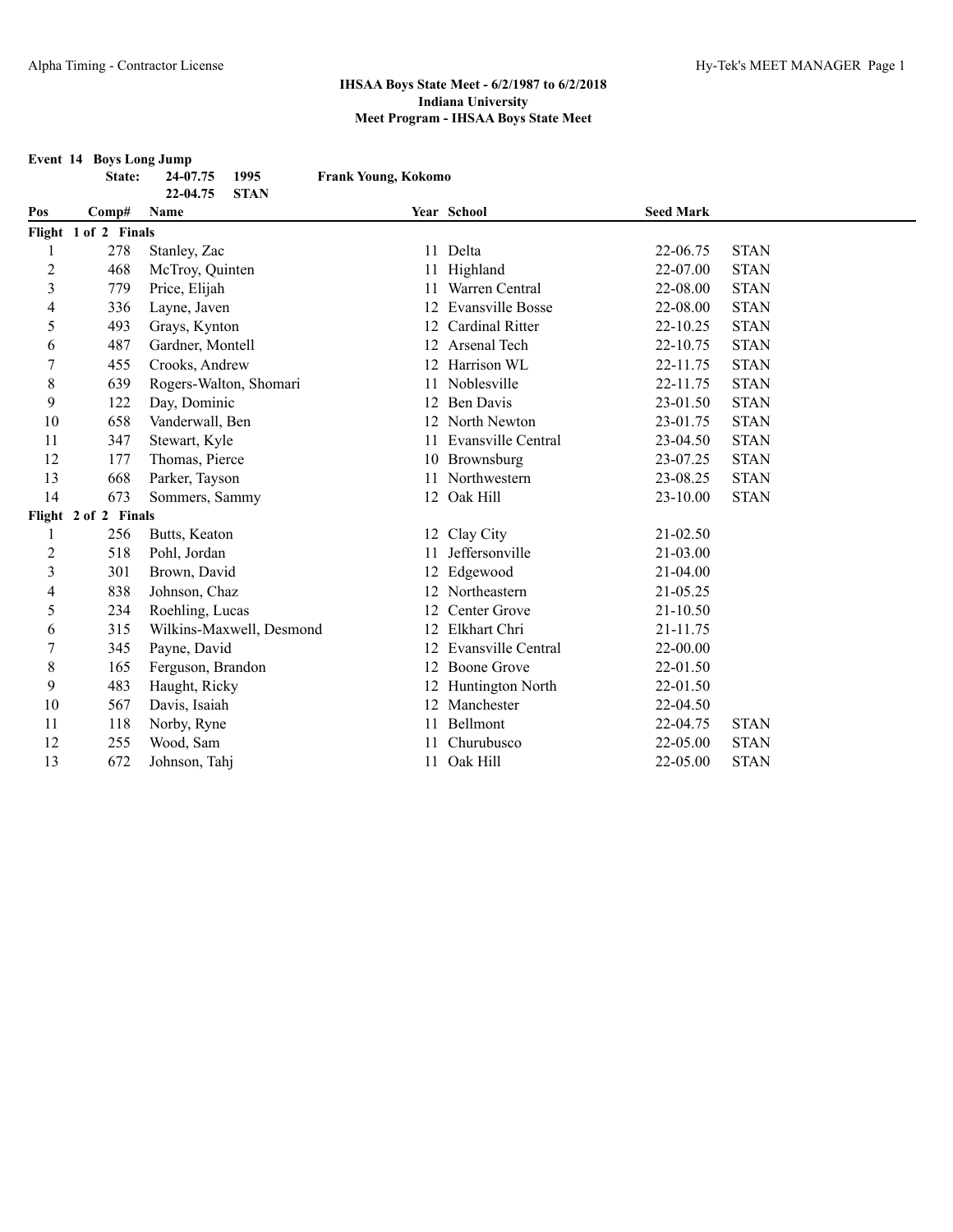**Event 16 Boys Pole Vault**

**State: 17-06.25 2018 Colton Crum, Frankfort**

| 14-04.00<br><b>STAN</b> |                      |                    |    |                           |                  |             |  |
|-------------------------|----------------------|--------------------|----|---------------------------|------------------|-------------|--|
| Pos                     | Comp#                | Name               |    | Year School               | <b>Seed Mark</b> |             |  |
|                         | Flight 1 of 1 Finals |                    |    |                           |                  |             |  |
|                         | 690                  | Clark, Malachi     |    | 10 Pike                   | 12-06.00         |             |  |
| 2                       | 157                  | Hensley, Ethan     | 11 | <b>Bloomington South</b>  | 13-04.00         |             |  |
| 3                       | 436                  | Cluff, Xan         |    | 10 Hamilton SE            | 13-04.00         |             |  |
| 4                       | 465                  | Stucky, Mathieu    | 11 | Henryville                | 13-04.00         |             |  |
| 5                       | 230                  | Line, Nate         | 12 | Center Grove              | 13-04.00         |             |  |
| 6                       | 274                  | Blech, Evan        | 12 | Crown Point               | 13-04.00         |             |  |
| $\boldsymbol{7}$        | 499                  | Hutchens, John     | 12 | Cathedral                 | 13-06.00         |             |  |
| 8                       | 181                  | Bollinger, Caleb   | 12 | <b>Brownstown Central</b> | 13-08.00         |             |  |
| 9                       | 427                  | Lee, Adam          | 12 | Greenfield-Central        | 13-08.00         |             |  |
| 10                      | 312                  | Sears, Noah        | 12 | <b>Elkhart Central</b>    | 14-00.00         |             |  |
| 11                      | 298                  | Painter, Joe       | 11 | East Noble                | 14-00.00         |             |  |
| 12                      | 519                  | Wiers, Joshua      | 10 | Jeffersonville            | 14-00.00         |             |  |
| 13                      | 379                  | Montgomery, Devon  |    | 12 Floyd Central          | 14-00.00         |             |  |
| 14                      | 718                  | Wiseman, Zach      |    | 10 Prairie Heights        | 14-00.00         |             |  |
| 15                      | 783                  | Bazzoni, Nicholas  |    | Warsaw Community          | 14-00.00         |             |  |
| 16                      | 830                  | Arnold, Trey       | 12 | Zionsville                | $14 - 00.00$     |             |  |
| 17                      | 586                  | Williams, Jeremiah | 11 | Merrillville              | 14-00.00         |             |  |
| 18                      | 740                  | Staggs, Will       | 10 | South Knox                | 14-00.00         |             |  |
| 19                      | 415                  | Frazier, Matt      |    | 12 Franklin Community     | 14-01.00         |             |  |
| 20                      | 198                  | Sandlin, Logan     |    | 11 Carmel                 | 14-04.00         | <b>STAN</b> |  |
| 21                      | 383                  | Schipper, Alex     |    | FW Bishop Dwenge          | 14-04.00         | <b>STAN</b> |  |
| 22                      | 706                  | Kirby, Tyler       | 11 | Pike Central              | $14 - 04.00$     | <b>STAN</b> |  |
| 23                      | 596                  | Delk, Jarvis       |    | Mishawaka                 | 14-04.00         | <b>STAN</b> |  |
| 24                      | 480                  | Sierks, Tyler      | 11 | Homestead                 | 14-08.00         | <b>STAN</b> |  |
| 25                      | 671                  | Holz, Gavin        | 11 | Oak Hill                  | 15-00.00         | <b>STAN</b> |  |
| 26                      | 470                  | Johnston, Riley    |    | 10 Hobart                 | 15-00.00         | <b>STAN</b> |  |
| 27                      | 255                  | Wood, Sam          | 11 | Churubusco                | 15-04.00         | <b>STAN</b> |  |
| 28                      | 167                  | Wheatley, Eric     |    | Borden                    | 15-06.00         | <b>STAN</b> |  |
| 29                      | 547                  | Stone, Nathan      |    | 12 Lawrence North         | 17-00.75         | <b>STAN</b> |  |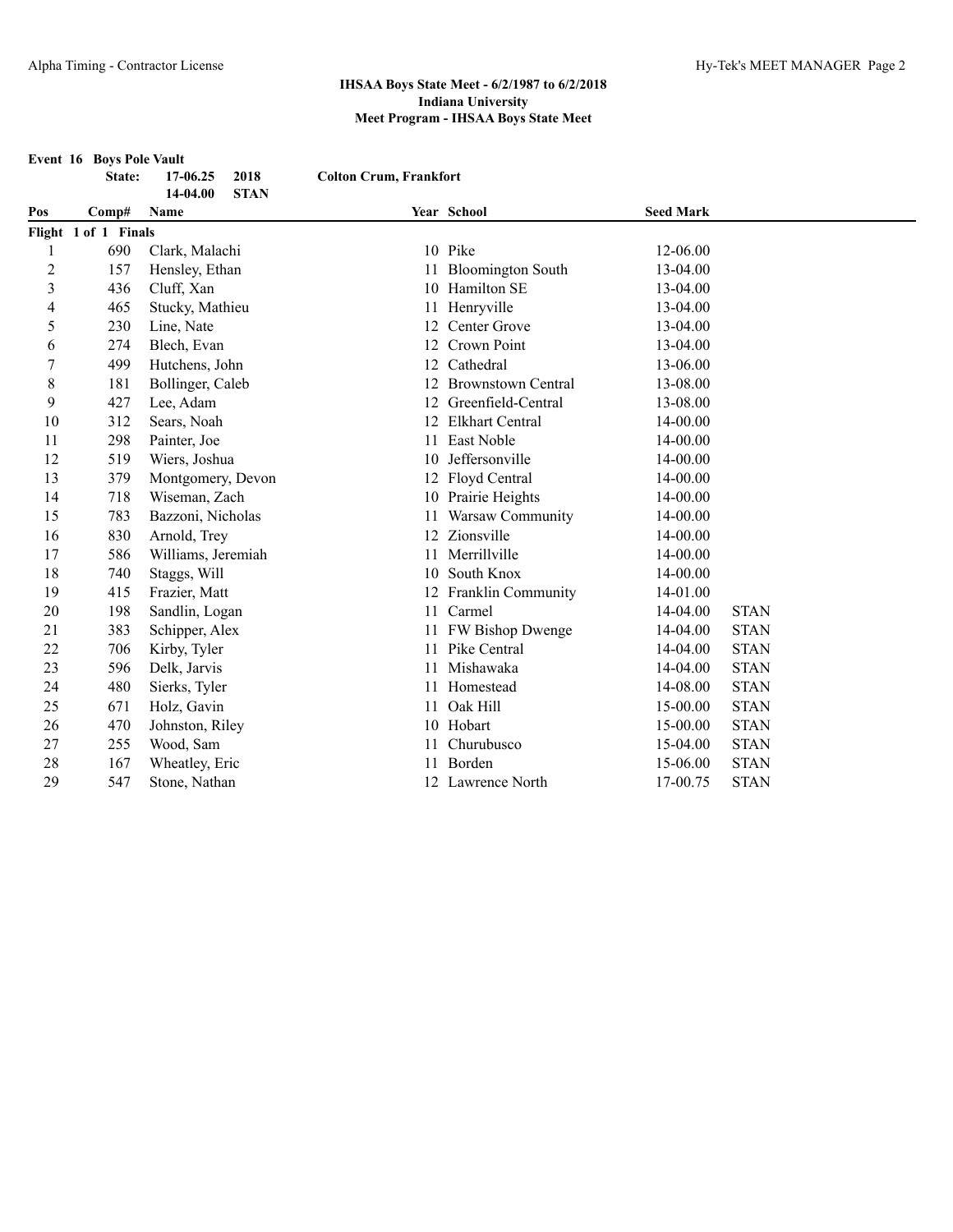|                  | <b>Event 12 Boys Discus Throw</b> |                               |                               |                          |                  |             |
|------------------|-----------------------------------|-------------------------------|-------------------------------|--------------------------|------------------|-------------|
|                  | State:                            | 1993<br>217-01                | John Schulte, Hanover Central |                          |                  |             |
| Pos              | Comp#                             | 159-10<br><b>STAN</b><br>Name |                               | Year School              | <b>Seed Mark</b> |             |
|                  | Flight 1 of 2 Finals              |                               |                               |                          |                  |             |
| 1                | 828                               | Moore, Walker                 |                               | 10 Yorktown              | 143-09           |             |
| $\sqrt{2}$       | 102                               | Villafuerte, Ben              |                               | 12 Angola                | 143-11           |             |
| $\mathfrak{Z}$   | 742                               | Paxson, Colton                |                               | 12 Southern Wells        | 145-01           |             |
| $\overline{4}$   | 719                               | Dove, Zack                    |                               | 12 Princeton Co          | 148-00           |             |
| 5                | 117                               | Murphy, Mason                 |                               | 10 Bellmont              | 148-08           |             |
| 6                | 143                               | Lucas, Parker                 | 11                            | <b>Bloomington North</b> | 149-08           |             |
| $\boldsymbol{7}$ | 713                               | Parrett, Aaron                |                               | 12 Portage               | 150-11           |             |
| 8                | 381                               | Sturgeon, Cam                 |                               | 12 Floyd Central         | 151-01           |             |
| 9                | 604                               | Monroe, Bryce                 |                               | 11 Muncie Burris         | 151-03           |             |
| 10               | 197                               | Ring, Nolan                   | 09                            | Carmel                   | 151-06           |             |
| 11               | 663                               | Patterson, Payton             |                               | North Putnam             | 152-11           |             |
| 12               | 371                               | Tobias, Hayden                |                               | 11 Fishers               | 154-03           |             |
| 13               | 823                               | Hoover, Clayton               |                               | 11 White River Valley    | 155-02           |             |
|                  | Flight 2 of 2 Finals              |                               |                               |                          |                  |             |
| 1                | 116                               | Fryar, Josh                   | 11.                           | <b>Beech Grove</b>       | 155-10           |             |
| $\overline{2}$   | 771                               | Williams, Dalen               | 11                            | Waldron                  | 156-02           |             |
| $\overline{3}$   | 469                               | Rios, Christian               | 10                            | Highland                 | 157-02           |             |
| 4                | 367                               | Puff, Wyatt                   |                               | 11 Fishers               | 157-06           |             |
| 5                | 743                               | Hayes, Jaden                  | 12                            | Southridge               | 157-11           |             |
| 6                | 778                               | Perkins-Sullivan, Keon        |                               | 10 Warren Central        | 158-05           |             |
| $\boldsymbol{7}$ | 237                               | Braunecker, Robert            | 11                            | Charlestown              | 159-02           |             |
| $\,$ 8 $\,$      | 685                               | Turna, Vishal                 | 11                            | Penn                     | 159-04           |             |
| 9                | 641                               | Alyea, Ethan                  |                               | 12 North Centra          | 167-06           | <b>STAN</b> |
| 10               | 589                               | Wozniak, Justin               |                               | 12 Michigan City         | 167-07           | <b>STAN</b> |
| 11               | 258                               | Hesting, Liam                 |                               | 12 Columbia City         | $173 - 10$       | <b>STAN</b> |
| 12               | 758                               | Swarens, Jason                |                               | 11 TH South              | 175-07           | <b>STAN</b> |
| 13               | 178                               | Thomas, Reis                  |                               | 12 Brownsburg            | 175-07           | <b>STAN</b> |
| 14               | 679                               | Paquette, Caden               |                               | 12 Penn                  | 177-04           | <b>STAN</b> |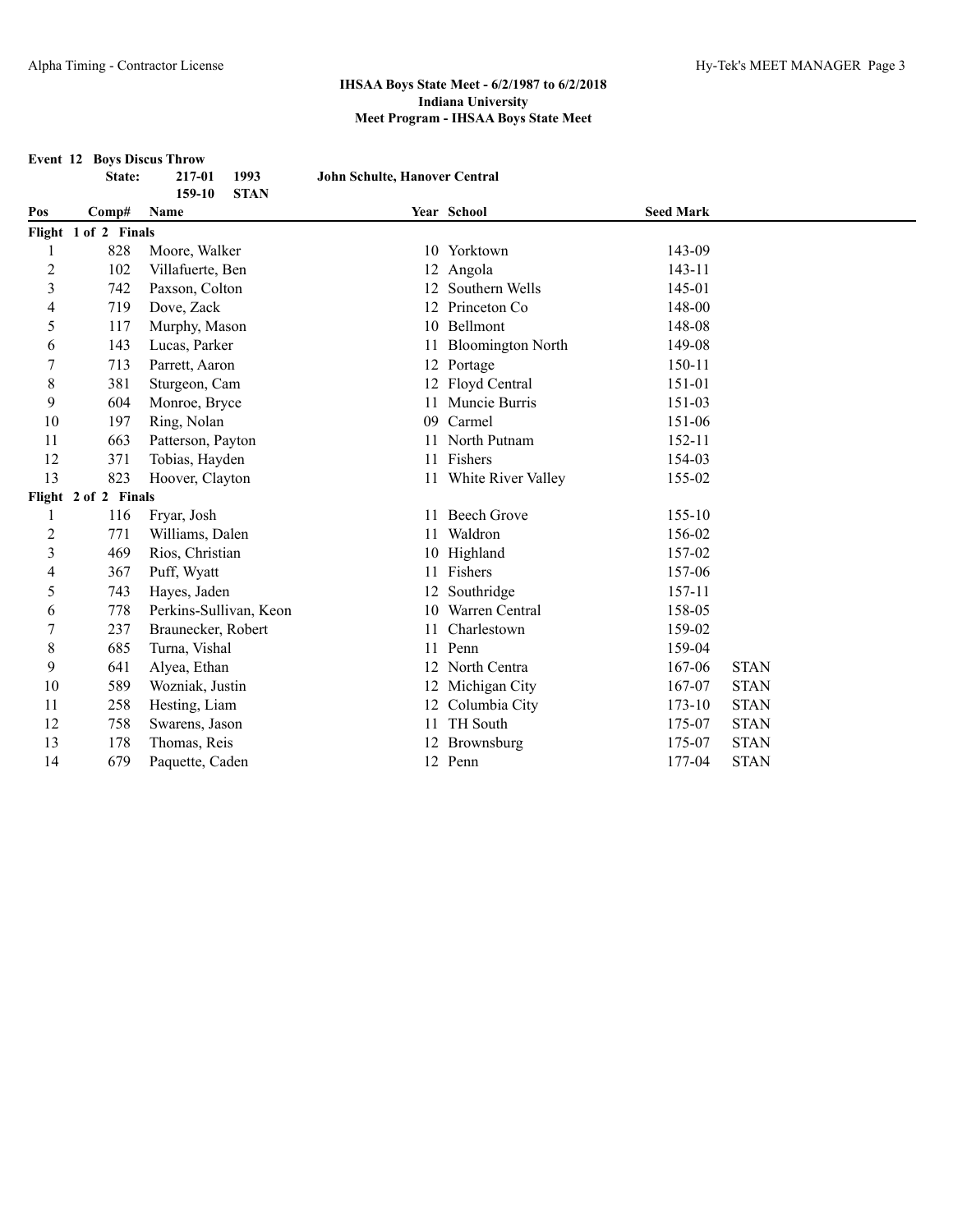|                | <b>Event 13 Boys Shot Put</b> |                                 |                    |                          |                  |             |
|----------------|-------------------------------|---------------------------------|--------------------|--------------------------|------------------|-------------|
|                | State:                        | 66-08.50<br>1997                | Jeremy Allen, Pike |                          |                  |             |
| Pos            | Comp#                         | <b>STAN</b><br>53-05.50<br>Name |                    | Year School              | <b>Seed Mark</b> |             |
|                | Flight 1 of 2 Finals          |                                 |                    |                          |                  |             |
|                | 299                           | Dalton, Clay                    |                    | 12 Eastbrook             | 48-11.75         |             |
| $\overline{c}$ | 422                           | Laws, Kenny                     |                    | 12 Fremont               | 50-03.50         |             |
| 3              | 754                           | Sherman, John                   | 12                 | <b>TH</b> North          | 50-06.00         |             |
| 4              | 667                           | Gaylor, Evan                    | 11                 | Northwestern             | 51-06.75         |             |
| 5              | 166                           | Overton, Reed                   | 11                 | Boonville                | 51-09.00         |             |
| 6              | 542                           | Gray, JaVonn                    |                    | 12 Lawrence Central      | 51-11.00         |             |
| $\overline{7}$ | 827                           | Meyer, Isaac                    |                    | 12 Woodlan               | 52-00.25         |             |
| 8              | 277                           | Conley, Evan                    |                    | 10 Delta                 | 52-03.00         |             |
| 9              | 201                           | Shaffer, Caleb                  |                    | 12 Carmel                | 52-07.75         |             |
| 10             | 566                           | Jones, Andrew                   |                    | 12 Madison-Grant         | 52-09.75         |             |
| 11             | 738                           | Pruitt, Nathan                  |                    | 10 South Dearborn        | 52-11.25         |             |
| 12             | 719                           | Dove, Zack                      | 12                 | Princeton Co             | 53-01.50         |             |
| 13             | 423                           | Singer, Noah                    |                    | 12 Gibson Southern       | 53-04.00         |             |
|                | Flight 2 of 2 Finals          |                                 |                    |                          |                  |             |
| 1              | 367                           | Puff, Wyatt                     | 11                 | Fishers                  | 53-04.25         |             |
| $\overline{c}$ | 782                           | Wells, Randy                    |                    | Warren Central           | 53-09.75         | <b>STAN</b> |
| 3              | 276                           | Renick, Dylan                   | 12                 | Decatur Central          | 54-00.50         | <b>STAN</b> |
| 4              | 426                           | Helm, Tate                      |                    | 12 Greenfield-Central    | 54-04.75         | <b>STAN</b> |
| 5              | 143                           | Lucas, Parker                   | 11                 | <b>Bloomington North</b> | 54-08.00         | <b>STAN</b> |
| 6              | 709                           | English, Brandon                |                    | 12 Portage               | 55-04.00         | <b>STAN</b> |
| $\overline{7}$ | 580                           | Lewis, Martes                   |                    | 11 Merrillville          | 55-04.25         | <b>STAN</b> |
| 8              | 588                           | Stefanko, Ryan                  |                    | 12 Michigan City         | 55-05.25         | <b>STAN</b> |
| 9              | 104                           | James, Nathaniel                | 11                 | Avon                     | 56-07.75         | <b>STAN</b> |
| 10             | 786                           | Tipping, Isaiah                 | 12                 | Wawasee                  | 56-10.50         | <b>STAN</b> |
| 11             | 371                           | Tobias, Hayden                  | 11                 | Fishers                  | 57-00.50         | <b>STAN</b> |
| 12             | 268                           | Smith, Tucker                   | 09                 | Columbus North           | 58-02.75         | <b>STAN</b> |
| 13             | 641                           | Alyea, Ethan                    |                    | 12 North Centra          | 58-07.00         | <b>STAN</b> |
| 14             | 758                           | Swarens, Jason                  | 11                 | TH South                 | 62-04.50         | <b>STAN</b> |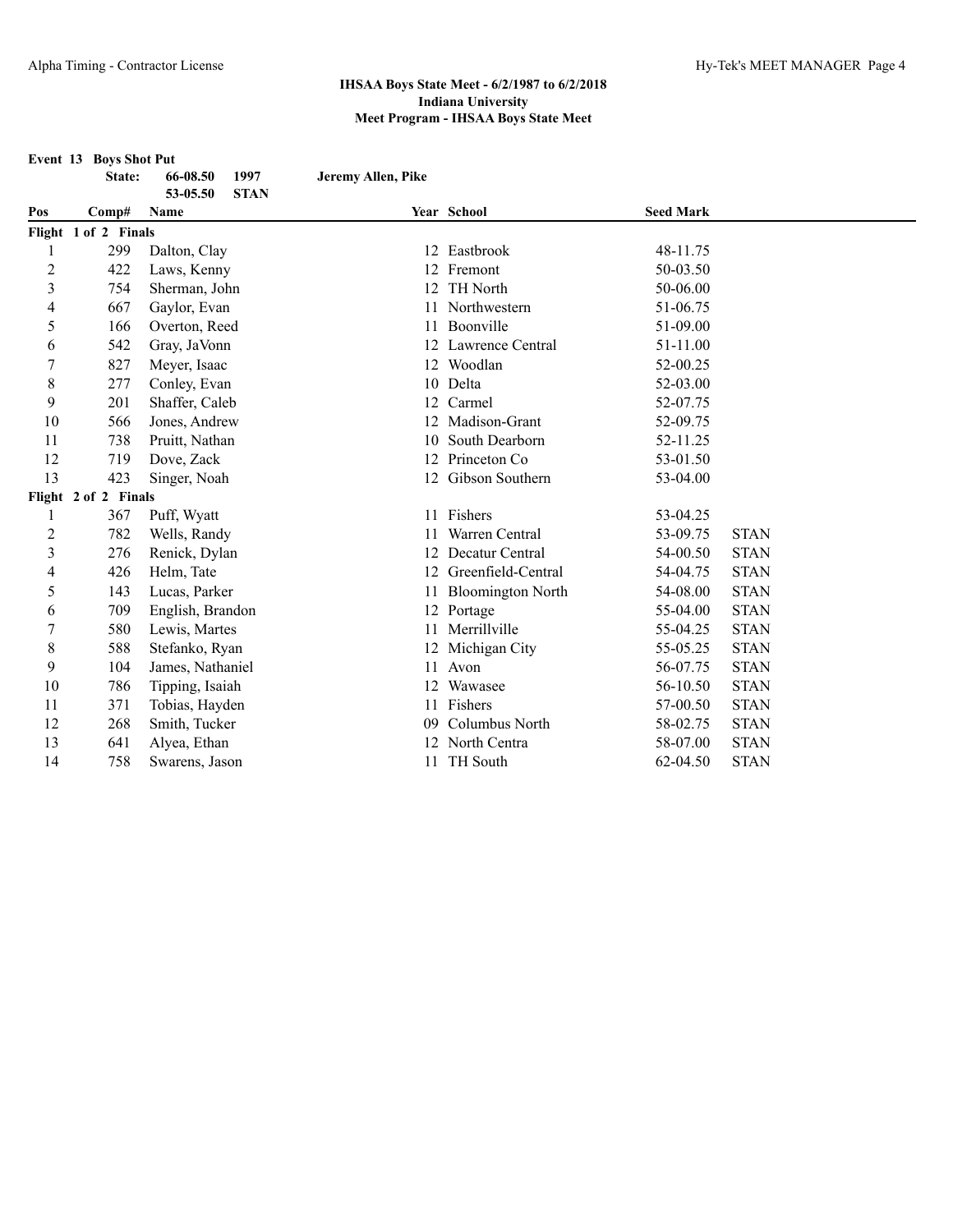**Event 15 Boys High Jump**

**State: 7-04 2018 Nate Patterson, Plymouth**

| $6 - 04.50$<br><b>STAN</b> |                      |                         |    |                          |                  |             |  |
|----------------------------|----------------------|-------------------------|----|--------------------------|------------------|-------------|--|
| Pos                        | Comp#                | Name                    |    | Year School              | <b>Seed Mark</b> |             |  |
|                            | Flight 1 of 1 Finals |                         |    |                          |                  |             |  |
| $\mathbf{1}$               | 228                  | Keith, Jacob            |    | 12 Center Grove          | 6-03.00          |             |  |
| $\overline{2}$             | 296                  | Ernsberger, Gage        | 11 | East Noble               | 6-03.00          |             |  |
| 3                          | 425                  | Sandford, Daveyon       | 12 | Goshen                   | $6 - 04.50$      | <b>STAN</b> |  |
| 4                          | 826                  | Hahn, Colin             | 11 | Woodlan                  | $6 - 04.50$      | <b>STAN</b> |  |
| 5                          | 686                  | Hohne, Cain             |    | 12 Perry Central         | 6-04.50          | <b>STAN</b> |  |
| 6                          | 336                  | Layne, Javen            | 12 | <b>Evansville Bosse</b>  | $6 - 04.50$      | <b>STAN</b> |  |
| $\boldsymbol{7}$           | 288                  | Studer, Malachi         | 11 | East Central             | 6-04.50          | <b>STAN</b> |  |
| $\,$ 8 $\,$                | 721                  | Kosiba, Eli             | 11 | Rensselaer Central       | $6 - 04.50$      | <b>STAN</b> |  |
| 9                          | 822                  | Martz, Thad             | 11 | Wheeler                  | $6 - 04.50$      | <b>STAN</b> |  |
| 10                         | 321                  | Forester, Javon         | 12 | <b>Elkhart Memorial</b>  | $6 - 04.50$      | <b>STAN</b> |  |
| 11                         | 122                  | Day, Dominic            |    | 12 Ben Davis             | $6 - 04.50$      | <b>STAN</b> |  |
| 12                         | 301                  | Brown, David            |    | 12 Edgewood              | $6 - 04.50$      | <b>STAN</b> |  |
| 13                         | 820                  | Catherman, Bryce        |    | 11 Wheeler               | $6 - 04.50$      | <b>STAN</b> |  |
| 14                         | 148                  | Waxler, Teddy           | 12 | <b>Bloomington North</b> | $6 - 04.50$      | <b>STAN</b> |  |
| 15                         | 533                  | Nelson, Evan            |    | 12 LaPorte               | $6 - 04.50$      | <b>STAN</b> |  |
| 16                         | 796                  | Benson, Logan           |    | 12 Western Boone         | 6-04.50          | <b>STAN</b> |  |
| 17                         | 174                  | Lackey, Tyray           |    | 10 Brownsburg            | $6 - 04.50$      | <b>STAN</b> |  |
| 18                         | 567                  | Davis, Isaiah           |    | 12 Manchester            | $6 - 04.50$      | <b>STAN</b> |  |
| 19                         | 677                  | Krutsch, Kevin          |    | 12 Penn                  | $6 - 04.50$      | <b>STAN</b> |  |
| 20                         | 597                  | Glasco, Shane           |    | 12 Mishawaka             | $6 - 04.50$      | <b>STAN</b> |  |
| 21                         | 464                  | Woodard, Nathan         |    | 12 Harrison WL           | $6 - 04.50$      | <b>STAN</b> |  |
| 22                         | 171                  | Barbosa, Marcos         |    | 10 Brownsburg            | 6-04.50          | <b>STAN</b> |  |
| 23                         | 160                  | Rolen, Grayson          |    | 12 Bloomington South     | $6 - 06.00$      | <b>STAN</b> |  |
| 24                         | 387                  | Scott, Adrian           |    | 11 FW Northrup           | $6 - 06.00$      | <b>STAN</b> |  |
| 25                         | 270                  | Terrell, Preston        | 10 | Columbus North           | $6 - 06.00$      | <b>STAN</b> |  |
| 26                         | 517                  | Dailey, Victor          |    | 12 Jeffersonville        | $6 - 06.00$      | <b>STAN</b> |  |
| 27                         | 607                  | Eze, Ndubisi            |    | 12 New Albany            | $6 - 06.00$      | <b>STAN</b> |  |
| 28                         | 744                  | Voegerl, Garrett        | 11 | Southridge               | 6-07.00          | <b>STAN</b> |  |
| 29                         | 448                  | Alsup, DeAndre          | 10 | Harrison WL              | 6-08.00          | <b>STAN</b> |  |
| 30                         | 111                  | Hawkins, Lane           |    | 12 Bedford Nort          | 6-08.00          | <b>STAN</b> |  |
| 31                         | 701                  | Mitchell, Jr., Lawrence |    | 12 Pike                  | $6 - 10.00$      | <b>STAN</b> |  |
| 32                         | 540                  | Garrett, Kaymren        |    | 10 Lawrence Central      | $6 - 10.00$      | <b>STAN</b> |  |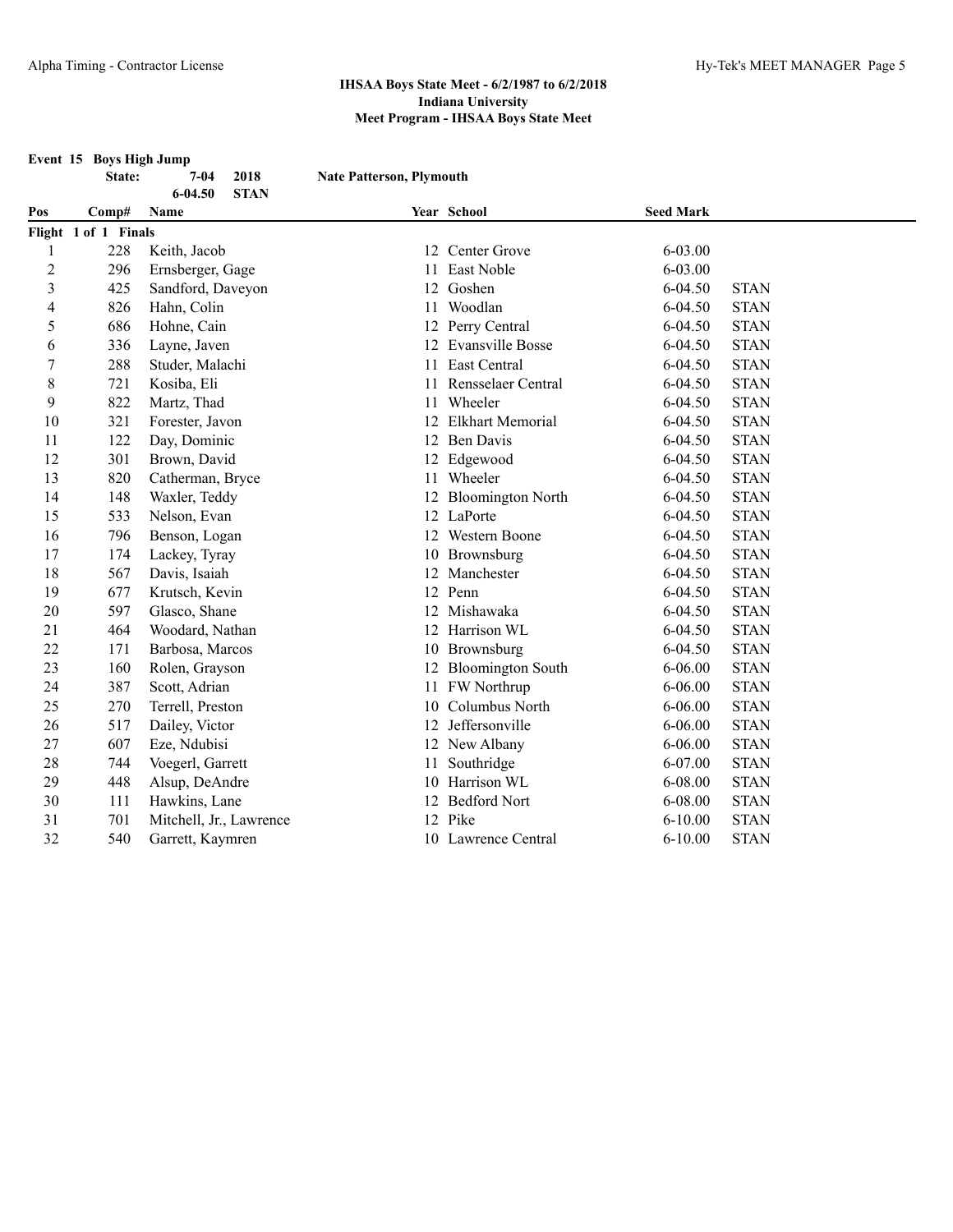**Event 1 Boys 4x800 Meter Relay**

**7:53.43 STAN**

**State: 7:38.62 2011 Lawrence Central, Law. Cental A Turner, C Claflin, M Steele, M Dorsey**

| Lane           | Comp#<br>Team                                                 |                                | Relay                              | <b>Seed Time</b>                        |
|----------------|---------------------------------------------------------------|--------------------------------|------------------------------------|-----------------------------------------|
| <b>Section</b> | 1 of 2 Timed Finals                                           |                                |                                    |                                         |
| $3-1A$         | Merrillville                                                  |                                | A                                  | 8:04.59                                 |
|                | 1) #581 Ochoa, Gabriel 12                                     | 2) #582 Pope, Devin 12         | 3) #584 Walker, Jerry 11           | 4) #578 Lander, Jeremie $10$            |
|                | 5) #571 Dunn, Zachary 09                                      | 6) #575 Harris, Lindell 11     | 7) #587 Wood, Dominique 12         | 8) #577 Jackson, Justin 12              |
| $6-1B$         | Mishawaka                                                     |                                | A                                  | 8:07.02                                 |
|                | 1) #600 Quintana, Casey 11                                    | 2) #601 Sanchez, Daniel 11     | 3) #594 Crooks, Mark 10            | 4) #591 Bailey, Deric 11                |
|                | 5) #595 Crooks, Troy 10                                       | 6) #598 Hall, Levi 10          | 7) #593 Byrd, Ethan 12             | 8) #599 Jimenez, Devin 11               |
| $9-1C$         | Penn                                                          |                                | $\mathbf{A}$                       | 8:07.65                                 |
|                | 1) #682 Richardson, Avery 11                                  | 2) #680 Pottschmidt, Dillon 10 | 3) #676 Jankowski, Seth 09         | 4) #678 Marshall, Christian 12          |
|                | 5) #684 Temeles, Joshua 11                                    | 6) #674 Chapple, Richard 11    | 7) #675 Cocquyt, Noah 12           | 8) #683 Sergeant, Nick 12               |
| $12-1D$        | Floyd Central                                                 |                                | A                                  | 8:11.68                                 |
|                | 1) #374 Gordon, Nicholas 10                                   | 2) #372 Edwards, Colin 11      | 3) #376 Heinemann, David 11        | 4) #373 Ellis, Ross 12                  |
|                | 5) #378 Hyde, Ian 11                                          | $6$ ) #382 Woosley, Wade 10    | 7) #380 Naville, Weston 09         | 8) #377 Heinemann, Luke 11              |
| $1-2A$         | Pike                                                          |                                | A                                  | 8:03.81                                 |
|                | 1) #687 Anderson, Alijah 10                                   | 2) #703 Oladapo, Kehinde 11    | 3) #696 Harris, Keyshawn 10        | 4) #697 Hodges, John 12                 |
|                | 5) #702 Monnier, Grant 10                                     | 6) #688 Bass, Ryland 09        | 7) #695 Golden, Troy 09            | 8) #692 Dobbs, Roy 10                   |
| $4-2B$         | New Palestine                                                 |                                | A                                  | 8:05.44                                 |
|                | 1) #630 Whitaker, Devon 11                                    | 2) #626 Kleine, Owen 11        | 3) #623 Collins, Josh 12           | 4) #622 Austin, Drew 12                 |
|                | 5) #624 Harrison, Kyler 12                                    | 6) #628 Sams, Carson 11        | 7) #621 Ackerman, Josh 11          |                                         |
| $7-2C$         | Indianapolis Cathedral                                        |                                | A                                  | 8:07.43                                 |
|                | 1) #495 Ferguson, Grant 11                                    | 2) #502 O'Neal, Rodney 12      | 3) #498 Hruskoci, Nick 11          | 4) #504 Pehlman, Ryan 12                |
|                | 5) #500 Monesmith, Collin 10                                  | $6$ ) #494 Avery, Preston 10   | 7) #503 Pehlman, Kyle 10           | 8) #496 Fiedeldey, Nathan 10            |
| $10-2D$        | Columbus North                                                |                                | A                                  | 8:09.43                                 |
|                | 1) #263 Kilbarger Stumpff, Reese 09 2) #266 Pruitt, Collin 11 |                                | 3) #265 Newell, Matthew 09         | 4) #264 Littrell, Carson 11             |
|                | 5) #267 Pulkowski, Austin 10                                  | 6) #262 Horak, Sam 12          | 7) #269 Stohr, Andy 10             | 8) #261 Davis, Jackson 11               |
|                |                                                               |                                | A                                  | 8:13.14                                 |
| $13-2E$        | <b>Bloomington South</b><br>1) #150 Alderson, Neal 10         | 2) #151 Clarke, Mitchell 12    | 3) #152 Cornwell, Zachary 11       | 4) #159 Moore, Mason 11                 |
|                | 5) #163 Shaw, Ian 12                                          | 6) #164 Zinkan, Wilson 12      | 7) #158 Kidd, Luke 10              | 8) #155 Gillard, John 11                |
|                |                                                               |                                |                                    |                                         |
| $2-3A$         | Terre Haute North Vigo<br>1) #755 Turner, Mason 12            | 2) #750 Dunagan, Michael 12    | A<br>3) #749 Burchyett, Stephen 12 | 8:04.46<br>4) #753 Readinger, Joshua 12 |
|                | 5) #756 White, Nerius 09                                      | $6$ ) #751 Gadberry, Ian 10    | 7) #748 Adams, Anthony $10$        | 8) #752 O'Connor, Patrick 10            |
|                |                                                               |                                |                                    |                                         |
| $5-3B$         | <b>Elkhart Memorial</b>                                       |                                | A                                  | 8:05.65                                 |
|                | 1) #323 Morales, Hazael 12                                    | 2) #317 Cepero, Juan 11        | 3) #319 Ekema, Joshua 12           | 4) #331 Terrell, Neil 11                |
|                | 5) #318 Ekema, Daniel 09                                      | 6) #328 Stansbury, David 09    | 7) #329 Stansbury, Eric 12         | 8) #326 Rodriguez, Teagen 09            |
| 8-3C           | Jasper                                                        |                                | A                                  | 8:07.44                                 |
|                | 1) #514 O'Neil, Drew 11                                       | 2) #513 Milligan, Reece 12     | 3) #511 Miller, Jackson 11         | 4) #515 Smith, Will 12                  |
|                | 5) #510 Leonard, Sam 09                                       | 6) #507 Cortez, Andy 10        | 7) #516 Summerlot, John 11         |                                         |
| $11-3D$        | Franklin Community                                            |                                | A                                  | 8:10.31                                 |
|                | 1) #420 Pheifer, Ethan $10$                                   | 2) #419 McGaha, Drew 11        | 3) #418 McCullough, Wyatt 11       | 4) #416 Hargis, Drew 11                 |
|                | 5) #417 Lindsay, Isaiah 12                                    | 6) #421 Tucker, William 11     | 7) #414 Cochrane, Eli 11           | 8) #413 Bixler, Andrew 12               |
|                |                                                               |                                |                                    |                                         |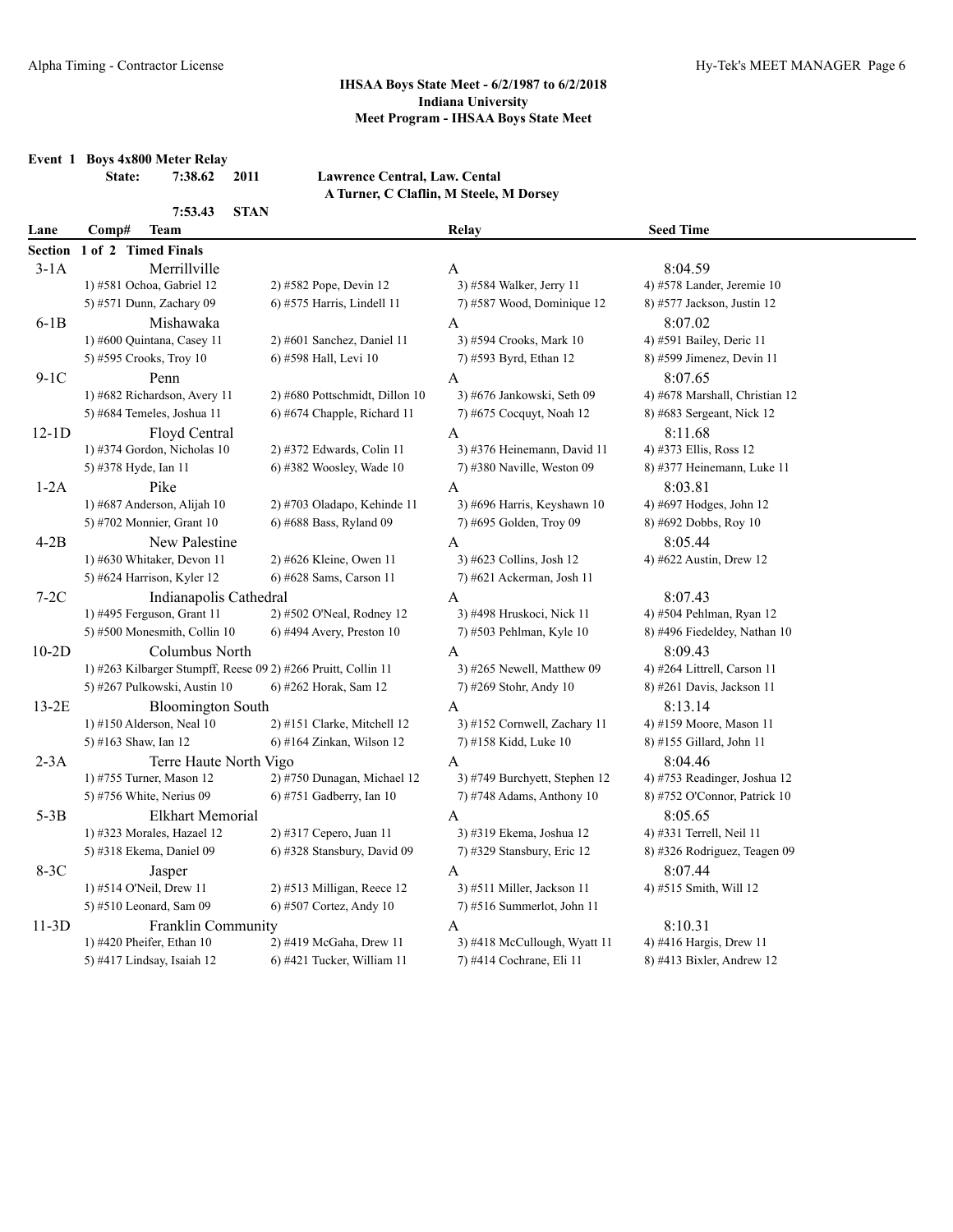|         | Section 2 of 2 Timed Finals(Event 1 Boys 4x800 Meter Relay) |                                 |                                   |                                      |
|---------|-------------------------------------------------------------|---------------------------------|-----------------------------------|--------------------------------------|
| $3-1A$  | Westview                                                    |                                 | A                                 | 7:53.93                              |
|         | 1) #814 Carpenter, Remington 10                             | 2) #817 Nowicki, Dylan 11       | 3) #818 Schwartz, Anthony 11      | 4) #816 Miller, Martin 11            |
|         | 5) #815 Carpenter, Spencer 10                               | 6) #819 Yoder, Kent 12          |                                   |                                      |
| $6-1B$  | Fishers                                                     |                                 | A                                 | 7:56.22                              |
|         | 1) #366 Meyer, Ethan 12                                     | 2) #362 Christy, Hunter 12      | 3) #369 Smith, Drew 11            | 4) #361 Castillo, Jaylen 10          |
|         | 5) #359 Brattain, Jake 12                                   | $6$ ) #363 Foutty, Charlie 11   | 7) #370 Soehngen, Keefer 09       | 8) #365 Meyer, Alex 12               |
| $9-1C$  | North Central (Indianapolis)                                |                                 | A                                 | 7:59.20                              |
|         | 1) #654 Occenat, Oneel $12$                                 | 2) #650 Hendricks, Howard 11    | 3) #648 Frey, Alex 11             | 4) #646 Deem-Loureiro, Jon 12        |
|         | 5) #651 Husain, Sawyer 09                                   | 6) #655 Petersen, Eric 12       | 7) #652 Minto, Aidan 12           | 8) #656 Petersen, Jonathan 10        |
| $12-1D$ | <b>Bloomington North</b>                                    |                                 | A                                 | 8:02.85                              |
|         | 1) #136 Childers, Mason $10$                                | 2) #147 Streib, Henry 11        | 3) #137 Dixon, Nathaniel 11       | 4) #146 Rushton, Paul 11             |
|         | 5) #149 Weida, Cole 11                                      | 6) #138 Hollars, Isaiah 12      | 7) #133 Arthur, Liam 09           | 8) #135 Bruce, Griffin 09            |
| $1-2A$  | Carroll (Fort Wayne)                                        |                                 | A                                 | 7:49.27<br><b>STAN</b>               |
|         | 1) #220 Thompson, Draven 12                                 | 2) #216 Powers, Cole 12         | 3) #212 Miser, Weston 12          | 4) #221 Waldron, Cory 12             |
|         | 5) #218 Sloffer, Preston 09                                 | $6$ ) #211 Miguel, Chase 12     | 7) #206 DeRose, Tim 11            | 8) #222 Wallace, Hunter 12           |
| $4-2B$  | Fort Wayne South Side                                       |                                 | A                                 | 7:55.45                              |
|         | 1) #397 Boyd, Preshawn 11                                   | 2) #410 Walda, Evan 11          | 3) #409 Talton, Deamond 12        | 4) #403 Long, Kaiden 11              |
|         | 5) #405 Robinson, LeAndre 10                                | $6$ ) #408 Swazer, Taron 12     | 7) #404 McGraw, Bacarri 12        | 8) #400 Jackson, Omar 12             |
| $7-2C$  | Carmel                                                      |                                 | A                                 | 7:56.63                              |
|         | 1) #202 Thornton, Drew $12$                                 | 2) #200 Schuman, Charlie 09     | 3) #193 Kinney, Robert 12         | 4) #190 Gastineau, Thomas 12         |
|         | 5) #194 Konow, Eli 11                                       | $6$ ) #191 Hudson, Bing 10      | 7) #192 Johnson, Ben 11           | 8) #189 Campbell, Pat 12             |
| $10-2D$ | Harrison (West Lafayette)                                   |                                 | $\mathbf{A}$                      | 8:01.14                              |
|         | 1) #460 Weaver, Seth 12                                     | 2) #452 Baributsa, Dieubeni 10  | 3) #447 Alba, Alex 10             | 4) #457 Ramirez Soriano, Leonel 10   |
|         | 5) #453 Beimfohr, Caleb 12                                  | 6) #462 Williams, Caleb 11      | 7) #456 Owen, Charles 11          | 8) #461 White, William 12            |
| $13-2E$ | New Albany                                                  |                                 | A                                 | 8:03.16                              |
|         | 1) #612 Miles, Asius $10$                                   | 2) #606 Cosby, Brayden 12       | 3) #618 Wallingford, Alexander 12 | 4) #605 Camble, Micah 12             |
|         | 5) #613 Roberts, Joey 11                                    | 6) #611 Malloy, Collin 11       | 7) #614 Schindler, Gregory 10     | 8) #608 Gonzalez Cordova, Angelo 11  |
| $2-3A$  | Homestead                                                   |                                 | A                                 | 7:52.64<br><b>STAN</b>               |
|         | 1) #474 Johnson, Zachary 12                                 | 2) #478 Ruppert, Ryan 12        | 3) #472 Hockemeyer, Derek 11      | 4) #479 Santoscoy De la Rosa, Eduard |
|         | 5) #481 Stuckey, Keagan 11                                  | 6) #475 McArdle, Donald 10      | 7) #471 Burton, Reed 12           | 8) #477 Neff, Jarred 11              |
| $5-3B$  | Leo                                                         |                                 | A                                 | 7:55.63                              |
|         | 1) #553 Perez, Bryce 12                                     | 2) #554 Ringwood, Jackson 10    | 3) #551 Hartleroad, Tyler 09      | 4) #549 Alcantar, Tristian 11        |
|         | 5) #552 Marshall, Jeffrey 12                                | 6) #550 Fowerbaugh, Joel 11     | 7) #555 Sander, Drake 09          | 8) #556 Setser, Donovin 11           |
| $8-3C$  | Westfield                                                   |                                 | A                                 | 7:58.63                              |
|         | 1) #802 Djour, Mahamat 11                                   | 2) #806 Gutwein, Max 12         | 3) #803 Douthit, Noah 12          | 4) #811 Mannella, David 11           |
|         | 5) #799 Beene, Jacob 10                                     | $6$ ) #813 Smith, Tyler 10      | $(7)$ #807 Harris, Joseph 10      | 8) #808 Homberg, Justin 11           |
| $11-3D$ | Chesterton                                                  |                                 | A                                 | 8:01.39                              |
|         | 1) #252 Van Kley, Matthew 12                                | 2) #240 Erow, Kenny 12          | 3) #250 Shook, Will 11            | 4) #251 Streeter, Matthew 10         |
|         | 5) #245 Mohoi, Ethan 10                                     | 6) #241 Hoch, Brendan 10        | 7) #242 Juestel, Adam 11          | 8) #247 O'Connor, Nathan 12          |
| 14-3E   | Valparaiso                                                  |                                 | Α                                 | 8:03.24                              |
|         | 1) #764 Puskar, Tyler 11                                    | 2) #769 Woodburn, Jr, Robert 11 | 3) #762 Lemmon, Jackson 12        | 4) #765 Smith, Nathaniel 12          |
|         | 5) #761 Fry, Jonathan 11                                    | 6) #759 Angert, Joe 12          | 7) #767 Stephens, Carter 11       | 8) #763 Otterbacher, Brett 10        |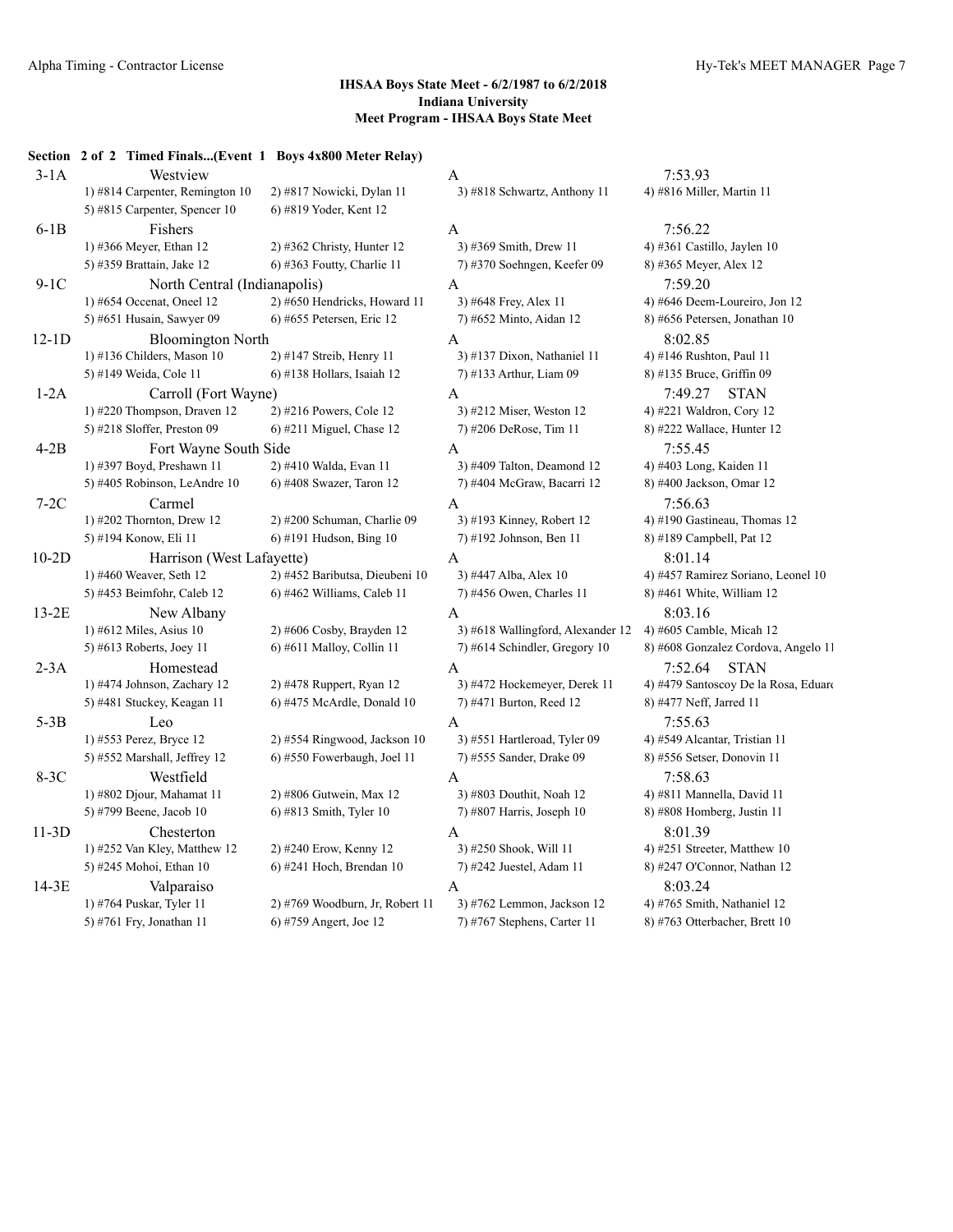#### **Event 2 Boys 100 Meter Dash**

**9 Advance: Top 2 Each Heat plus Next 3 Best Times**

**10.94 STAN**

**State: 10.31 1981 Jerome Harrison, Jeffersonville**

| Lane           | Comp#               | Name                     |    | Year School           | <b>Seed Time</b> |             |  |
|----------------|---------------------|--------------------------|----|-----------------------|------------------|-------------|--|
|                | Heat 1 of 3 Prelims |                          |    |                       |                  |             |  |
|                | 297                 | McClure, Dakota          |    | 12 East Noble         | 11.14            |             |  |
| $\overline{c}$ | 246                 | Nicholson, Dimitri       | 11 | Chesterton            | 10.98            |             |  |
| 3              | 492                 | Richardson, Curtis       | 11 | <b>Bishop Chatard</b> | 10.92            | <b>STAN</b> |  |
| 4              | 100                 | Thomas, Tyler            |    | 12 Andrean            | 10.83            | <b>STAN</b> |  |
| 5              | 439                 | Malone, Noah             | 11 | Hamilton SE           | 10.61            | <b>STAN</b> |  |
| 6              | 282                 | Hornbach, Alex           | 12 | East Central          | 10.84            | <b>STAN</b> |  |
| 7              | 257                 | Patterson, Bryce         | 11 | Clay City             | 10.94            | <b>STAN</b> |  |
| 8              | 175                 | Sumpter-Bey, ShaiTrevon  |    | 12 Brownsburg         | 10.98            |             |  |
| 9              | 336                 | Layne, Javen             |    | 12 Evansville Bosse   | 11.16            |             |  |
|                | Heat 2 of 3 Prelims |                          |    |                       |                  |             |  |
| 1              | 139                 | Jenkins, Nathan          |    | 12 Bloomington North  | 11.13            |             |  |
| $\overline{c}$ | 536                 | Barnett-bonds, Cortaveon | 11 | Lawrence Central      | 10.98            |             |  |
| 3              | 289                 | Blackwell, Davion        |    | 12 East Chicago       | 10.91            | <b>STAN</b> |  |
| 4              | 704                 | Riley, Jahn              |    | 11 Pike               | 10.75            | <b>STAN</b> |  |
| 5              | 775                 | Hodge, Jordan            | 12 | Warren Central        | 10.65            | <b>STAN</b> |  |
| 6              | 341                 | Bowman, Jalen            |    | 12 Evansville Central | 10.85            | <b>STAN</b> |  |
| 7              | 179                 | Waltz, Gavin             |    | 11 Brownsburg         | 10.94            | <b>STAN</b> |  |
| 8              | 592                 | Bullock, Emari           | 11 | Mishawaka             | 11.00            |             |  |
| 9              | 727                 | Sparkman, Kaden          |    | 12 Scottsburg         | 11.16            |             |  |
|                | Heat 3 of 3 Prelims |                          |    |                       |                  |             |  |
| 1              | 389                 | Derrick, Alonzo          |    | 11 Fort Wayne Snider  | 11.04            |             |  |
| $\overline{c}$ | 505                 | Johnson, Daymon          | 11 | Indpls Washingto      | 10.97            |             |  |
| 3              | 521                 | Edwards, Steven          |    | 12 Kokomo             | 10.90            | <b>STAN</b> |  |
| 4              | 119                 | Adams JR, Michael        |    | 12 Ben Davis          | 10.71            | <b>STAN</b> |  |
| 5              | 668                 | Parker, Tayson           | 11 | Northwestern          | 10.70            | <b>STAN</b> |  |
| 6              | 103                 | Blades, Geordan          | 11 | Avon                  | 10.87            | <b>STAN</b> |  |
| 7              | 260                 | Horner, Cody             | 12 | Columbus East         | 10.95            |             |  |
| 8              | 375                 | Gunn, Jon                |    | 12 Floyd Central      | 11.00            |             |  |
| 9              | 390                 | Easley-Jones, Tavarious  |    | 10 Fort Wayne Snider  | 11.23            |             |  |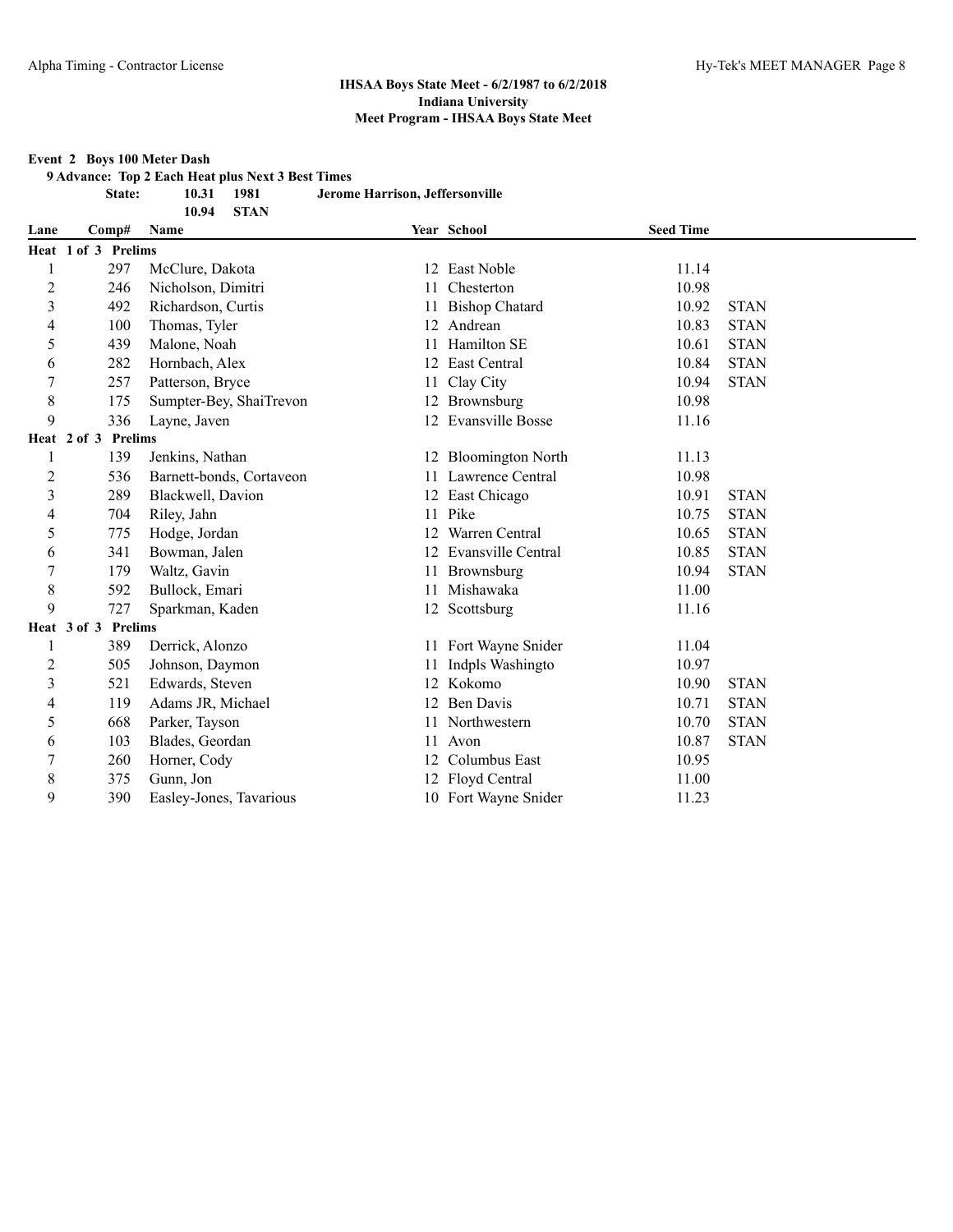#### **Event 3 Boys 110 Meter Hurdles**

**9 Advance: Top 2 Each Heat plus Next 3 Best Times**

**14.65 STAN**

**State: 13.64 1976 Jerry Hill, Arsenal Technical**

| Lane | Comp#                         | <b>Name</b>       |    | Year School          | <b>Seed Time</b> |             |
|------|-------------------------------|-------------------|----|----------------------|------------------|-------------|
|      | Heat 1 of 3 Prelims           |                   |    |                      |                  |             |
|      | 776                           | Hollis, Tyson     |    | 11 Warren Central    | 15.01            |             |
| 2    | 548                           | Belcher, Landon   |    | 12 Lebanon           | 14.86            |             |
| 3    | 579                           | Latiker, Davin    | 11 | Merrillville         | 14.75            |             |
| 4    | 411                           | Elliot, Ronald    |    | 11 Fort Wayne Wayne  | 14.48            | <b>STAN</b> |
| 5    | 412                           | Quarles, Malachi  |    | 12 Franklin Central  | 13.79            | <b>STAN</b> |
| 6    | 101                           | Williams, Cameron |    | 12 Andrean           | 14.52            | <b>STAN</b> |
| 7    | 424                           | Fuentes, Tomas    | 11 | Goshen               | 14.76            |             |
| 8    | 825                           | Campbell, Cole    |    | Winchester C         | 14.90            |             |
| 9    | 153                           | Dzubay, Mischa    |    | 10 Bloomington South | 15.22            |             |
|      | <b>Prelims</b><br>Heat 2 of 3 |                   |    |                      |                  |             |
| 1    | 272                           | Rice, Jamyris     |    | 11 Concord           | 14.96            |             |
| 2    | 535                           | Allen, Stenoree   |    | 12 Lawrence Central  | 14.85            |             |
| 3    | 167                           | Wheatley, Eric    | 11 | Borden               | 14.74            |             |
| 4    | 449                           | Armstrong, Isaac  |    | 12 Harrison WL       | 14.47            | <b>STAN</b> |
| 5    | 789                           | Hazell, Kyle      |    | 12 West Lafayette    | 14.34            | <b>STAN</b> |
| 6    | 607                           | Eze, Ndubisi      |    | 12 New Albany        | 14.65            | <b>STAN</b> |
| 7    | 714                           | Sebben, Trey      |    | 12 Portage           | 14.77            |             |
| 8    | 429                           | Patton, Nick      |    | 12 Greenwood         | 14.91            |             |
| 9    | 729                           | Pennington, Josh  |    | 10 Seymour           | 15.31            |             |
|      | <b>Prelims</b><br>Heat 3 of 3 |                   |    |                      |                  |             |
| 1    | 673                           | Sommers, Sammy    |    | 12 Oak Hill          | 14.94            |             |
| 2    | 800                           | Boehm, Cooper     |    | 12 Westfield         | 14.82            |             |
| 3    | 196                           | Pearson, Jakob    |    | 12 Carmel            | 14.71            |             |
| 4    | 520                           | Armstrong, Quincy |    | 11 Kokomo            | 14.39            | <b>STAN</b> |
| 5    | 105                           | Peterson, Jalen   |    | 12 Avon              | 14.35            | <b>STAN</b> |
| 6    | 473                           | Johnson, Kairal   |    | 12 Homestead         | 14.66            |             |
|      | 354                           | McKinney, Dylan   |    | Evansville North     | 14.81            |             |
| 8    | 123                           | Fagnon, Dona      |    | <b>Ben Davis</b>     | 14.93            |             |
| 9    | 757                           | Bender, Brayden   |    | 10 TH South          | 15.39            |             |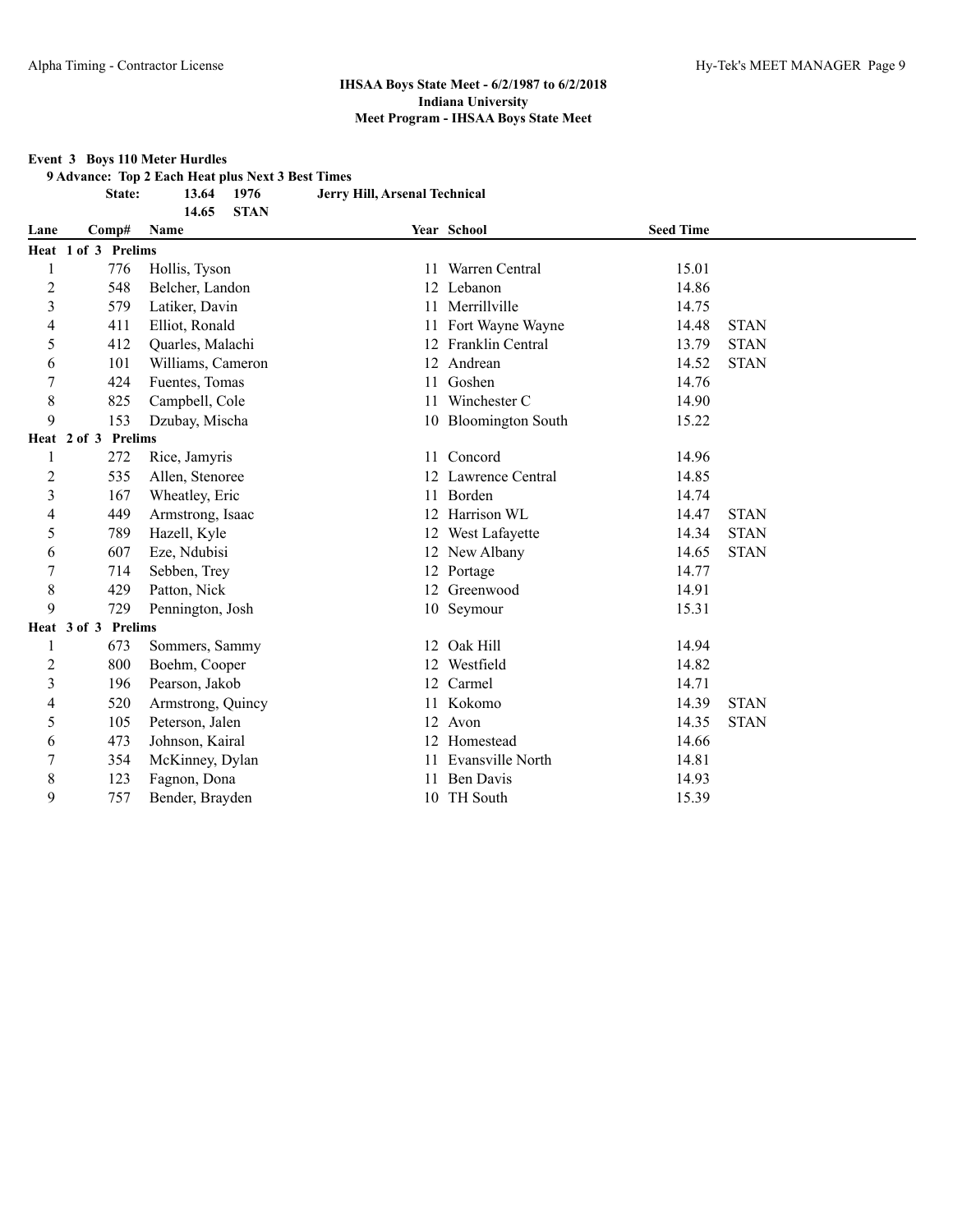#### **Event 4 Boys 200 Meter Dash**

**9 Advance: Top 2 Each Heat plus Next 3 Best Times**

**State: 21.10 1982 Jeffrey Patrick, Gary Roosevelt**

**22.08 STAN Lane Comp# Name Year School Seed Time Heat 1 of 3 Prelims** 727 Sparkman, Kaden 12 Scottsburg 22.75 2 839 Echols, Romeo Beech Grove 22.46 341 Bowman, Jalen 12 Evansville Central 22.22 439 Malone, Noah 11 Hamilton SE 21.48 STAN 236 Wheat, Brandon 09 Center Grove 22.01 STAN 100 Thomas, Tyler 12 Andrean 22.01 STAN 7 183 Collins, Phillip 11 Calumet 22.22 8 310 Holt, Jacob 10 Elkhart Central 22.46 741 Grose, Eli 12 South Spencer 22.85 **Heat 2 of 3 Prelims** 603 Langston, Dawan 11 Mt. Vernon Fortv 22.70 2 715 Sisco, Myles 10 Portage 22.39 529 Hogan, Thomas 10 Laf Jeff 22.16 704 Riley, Jahn 11 Pike 21.62 STAN 205 Brock, Jarod 12 Carroll (For 21.98 STAN 772 De St Jeor, Otto 10 Warren Central 22.02 STAN 441 Pratt, Gage 10 Hamilton SE 22.23 670 Parker, Landon 12 Northwood 22.47 506 Bair, Easton 10 Jasper 22.90 **Heat 3 of 3 Prelims** 139 Jenkins, Nathan 12 Bloomington North 22.62 2 364 Lewis, H.L. 12 Fishers 22.38 694 Echols Jr, Lamar 10 Pike 22.11 668 Parker, Tayson 11 Northwestern 21.79 STAN 775 Hodge, Jordan 12 Warren Central 21.91 STAN 177 Thomas, Pierce 10 Brownsburg 22.05 STAN 568 Burnett, Zaimar 10 Marion 22.30 386 Sanders, Darrius 10 FW Northrup 22.49 257 Patterson, Bryce 11 Clay City 22.97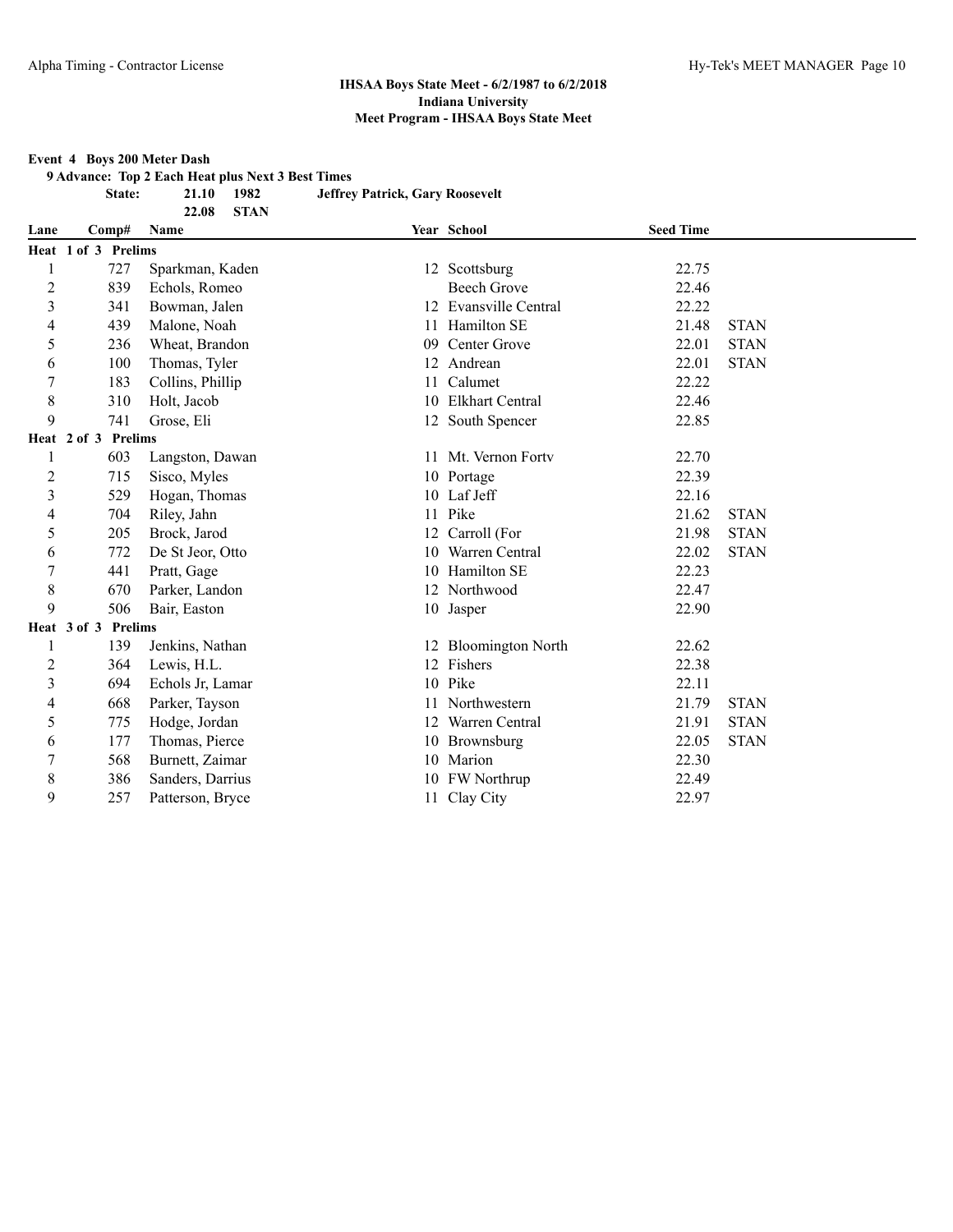|           |                             | Event 5 Boys 1600 Meter Run    |                                  |                          |                  |             |
|-----------|-----------------------------|--------------------------------|----------------------------------|--------------------------|------------------|-------------|
|           | State:                      | 2011<br>4:03.00                | <b>Austin Mudd, Center Grove</b> |                          |                  |             |
| Lane      | Comp#                       | 4:17.37<br><b>STAN</b><br>Name |                                  | Year School              | <b>Seed Time</b> |             |
|           | Section 1 of 1 Timed Finals |                                |                                  |                          |                  |             |
| $2-1A$    | 815                         | Carpenter, Spencer             |                                  | 10 Westview              | 4:15.89          | <b>STAN</b> |
| $5-1B$    | 467                         | Guerra, Lucas                  |                                  | 10 Highland              | 4:17.79          |             |
| $8-1C$    | 155                         | Gillard, John                  |                                  | 11 Bloomington South     | 4:18.15          |             |
| $12-1E$   | 164                         | Zinkan, Wilson                 | 12                               | <b>Bloomington South</b> | 4:19.07          |             |
| $15-1F$   | 435                         | Carothers, Eric                | 12                               | Hamilton SE              | 4:21.07          |             |
| $18-1G$   | 720                         | Krieg, Jackson                 | 12                               | Princeton Co             | 4:22.69          |             |
| $21-1H$   | 534                         | Raymond, Cole                  | 09                               | LaPorte                  | 4:26.76          |             |
| $24-11$   | 622                         | Austin, Drew                   |                                  | New Palestine            | 4:28.03          |             |
| $27-1J$   | 316                         | Boussaha, Abdessamed           |                                  | 12 Elkhart Memorial      | 4:32.58          |             |
| $1-2A$    | 497                         | Hocker, Cole                   |                                  | 12 Cathedral             | 4:11.62          | <b>STAN</b> |
| $4-2B$    | 366                         | Meyer, Ethan                   |                                  | 12 Fishers               | 4:17.52          |             |
| $7-2C$    | 531                         | Combs, Luke                    |                                  | 11 Lapel                 | 4:17.85          |             |
| $11-2E$   | 746                         | Sweet, Braden                  | 10                               | Southwood                | 4:19.04          |             |
| $14-2F$   | 602                         | Butche, Brennan                |                                  | Mississinewa             | 4:20.20          |             |
| $17-2G$   | 348                         | Schickel, Tanner               |                                  | 12 EV Mater Dei          | 4:22.33          |             |
| $20-2H$   | 265                         | Newell, Matthew                | 09                               | Columbus North           | 4:26.43          |             |
| $23 - 21$ | 747                         | Kaiser, Nate                   |                                  | 12 Tell City             | 4:27.94          |             |
| $26-2J$   | 669                         | Evers, Tyler                   |                                  | 12 Northwood             | 4:31.54          |             |
| $3-3A$    | 631                         | Corbett, Jacob                 | 12                               | New Prairie              | 4:17.09          | <b>STAN</b> |
| $6-3B$    | 168                         | Kovach, Jack                   |                                  | <b>Brebeuf Jesuit</b>    | 4:17.83          |             |
| $9-3C$    | 453                         | Beimfohr, Caleb                | 12                               | Harrison WL              | 4:18.15          |             |
| $13-3E$   | 462                         | Williams, Caleb                | 11                               | Harrison WL              | 4:19.50          |             |
| $16-3F$   | 138                         | Hollars, Isaiah                |                                  | <b>Bloomington North</b> | 4:21.59          |             |
| $19-3G$   | 797                         | Collier, Colton                | 11                               | Western Boone            | 4:24.86          |             |
| $22-3H$   | 263                         | Kilbarger Stumpff, Reese       | 09                               | Columbus North           | 4:27.60          |             |
| $25 - 31$ | 259                         | Wakeman, Landon                |                                  | Columbia City            | 4:30.71          |             |
| $10-4D$   | 302                         | Haskett, Austin                |                                  | 12 Edgewood              | 4:18.52          |             |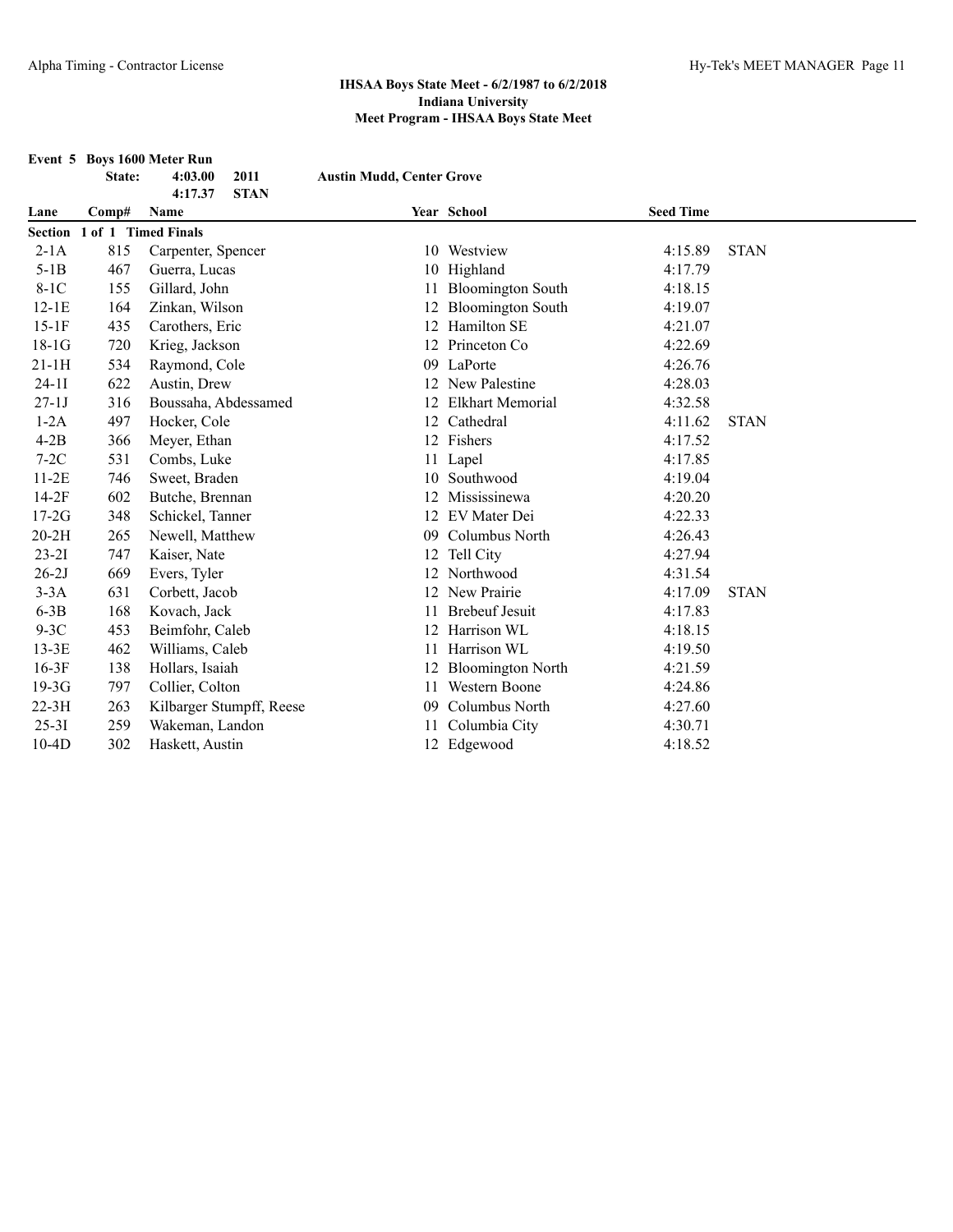|                |                       | Event 6 Boys 4x100 Meter Relay  |             |                               |                                      |                                |
|----------------|-----------------------|---------------------------------|-------------|-------------------------------|--------------------------------------|--------------------------------|
|                | State:                | 41.02                           | 1982        | , Gary Roosevelt              |                                      |                                |
|                |                       |                                 |             |                               | D Young, J Patrick, G Moore, A Price |                                |
| Lane           | Comp#                 | 42.54<br><b>Team</b>            | <b>STAN</b> |                               | Relay                                | <b>Seed Time</b>               |
| <b>Section</b> | 1 of 3 Timed Finals   |                                 |             |                               |                                      |                                |
| 1              |                       | <b>Bloomington North</b>        |             |                               | A                                    | 44.05                          |
|                |                       | 1) #144 Macy, Cooper 10         |             | 2) #148 Waxler, Teddy 12      | 3) #145 Miles, Kayin 10              | 4) #139 Jenkins, Nathan 12     |
|                |                       | 5) #134 Barbu, Joseph 12        |             | $6$ ) #141 Knight, Isaiah 12  | 7) #140 Johnson, David 12            | 8) #136 Childers, Mason 10     |
| 2              |                       | Center Grove                    |             |                               | A                                    | 43.22                          |
|                |                       | 1) #224 Delp, Connor 10         |             | 2) #231 Matheson, Gavin 12    | 3) #236 Wheat, Brandon 09            | 4) #235 Stambaugh, Clay 10     |
|                | 5) #226 Hohlt, Sam 12 |                                 |             | 6) #229 Kennedy, Aidan 12     |                                      |                                |
| 3              |                       | <b>Elkhart Central</b>          |             |                               | $\mathsf{A}$                         | 43.18                          |
|                |                       | 1) #308 Davis, Dominic 11       |             | 2) #310 Holt, Jacob 10        | 3) #313 Spencer, Stalker 12          | 4) #311 Pearson, Kyran 12      |
|                |                       | 5) #309 Dennis, Kennath 10      |             | 6) #304 Bean, Naieem 10       | 7) #305 Borjas, Ricky 10             | 8) #314 Vanderzwaag, Markus 09 |
| 4              |                       | East Central                    |             |                               | A                                    | 43.10                          |
|                |                       | 1) #287 Perkins, Erik 10        |             | $2)$ #284 Ludwig, Chase 11    | 3) #280 Goeldner, Keiton 12          | 4) #282 Hornbach, Alex 12      |
|                |                       | 5) #285 Moster, Oliver 11       |             | 6) #286 Nowlin, Andrew 10     | 7) #281 Griffin, Nathan 10           | 8) #283 Hornbach, Luke 10      |
| 5              |                       | Fort Wayne South Side           |             |                               | A                                    | 43.16                          |
|                |                       | 1) #398 Figgs, Marqualin 12     |             | 2) #404 McGraw, Bacarri 12    | 3) #407 Stanley II, Derrian 11       | 4) #399 Humphrey, Greg 12      |
|                |                       | 5) #402 Jones-sykes, Bruce $12$ |             | 6) #400 Jackson, Omar 12      | 7) #406 Stanley, Donovan 09          | 8) #401 Jones, Torry 10        |
| 6              |                       | Kokomo                          |             |                               | $\mathbf{A}$                         | 43.17                          |
|                |                       | 1) #526 Thomas, Chris 11        |             | 2) #527 Wainscott, Noa 10     | 3) #523 Nash, Andre 12               | 4) #521 Edwards, Steven 12     |
|                |                       | 5) #522 Lawrence, Plez 09       |             | 6) #520 Armstrong, Quincy 11  | 7) #524 Smiley, Malakai 11           | 8) #525 Stewart, Ta'Shy 09     |
| 7              |                       | New Albany                      |             |                               | A                                    | 43.78                          |
|                |                       | 1) #617 Tunsil, Samuel $10$     |             | 2) #610 Johnson, Ja'raylan 09 | 3) #615 Stovall, Davaughn 10         | 4) #620 Winford, Kyondre 09    |
|                |                       | 5) #607 Eze, Ndubisi 12         |             | 6) #609 Henderson, Travon 11  | 7) #619 Winburn, DeJon 09            |                                |
| 8              |                       | <b>Bedford North Lawrence</b>   |             |                               | $\overline{A}$                       | 44.08                          |
|                |                       | $1)$ #108 Deckard, Jamey 12     |             | $2)$ #114 Shoufler, Drew 12   | $3)$ #110 Grissom, Landon 11         | 4) #112 Martin, Wyatt 12       |
|                |                       | 5) #113 Porter, Taylor 12       |             | $6$ ) #109 Grider, Elijah 11  | $7)$ #115 Underwood, James 10        | 8) #107 Auerswald, Finn $12$   |
| 9              |                       | North Putnam                    |             |                               | A                                    | 44.14                          |
|                |                       | 1) #661 Lawrence, Kalib 11      |             | 2) #659 Clifford, Colton 10   | 3) #662 Murray, Chris 12             | 4) #664 Proctor, Scott 11      |
|                |                       | 5) #665 Warren, Skyler 11       |             | 6) #660 Duncan, Hosaie 09     |                                      |                                |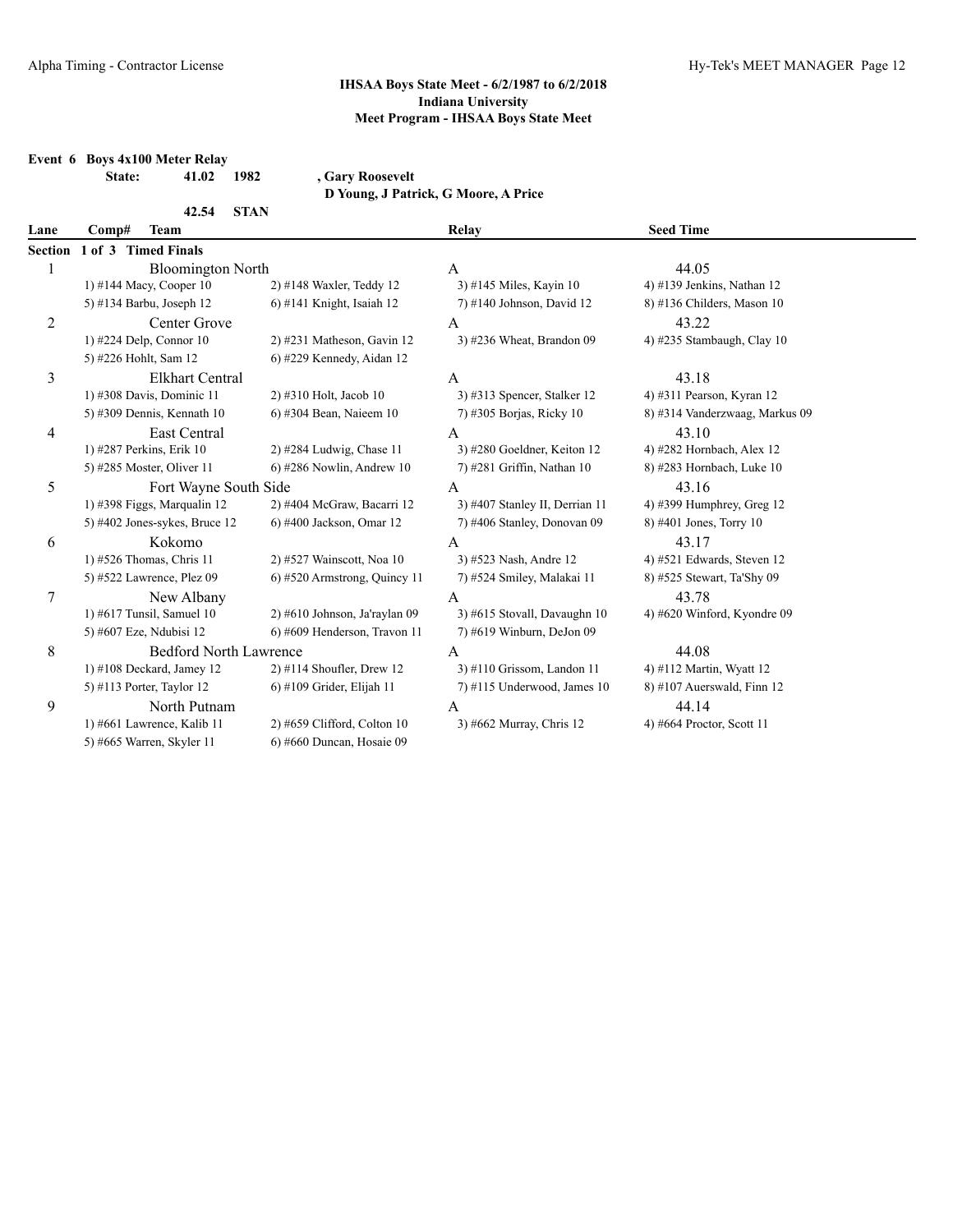|                | Section 2 of 3 Timed Finals(Event 6 Boys 4x100 Meter Relay)   |                                                                |                                                              |                                |  |
|----------------|---------------------------------------------------------------|----------------------------------------------------------------|--------------------------------------------------------------|--------------------------------|--|
|                | <b>Evansville Bosse</b>                                       |                                                                | A                                                            | 42.95                          |  |
|                | 1) #337 Leavell, Trey 11                                      | 2) #335 Hildreth, Kewan 11                                     | 3) #336 Layne, Javen 12                                      | 4) #340 Starks, Tashmond 11    |  |
|                | 5) #339 Smith, Jeremiah 10                                    |                                                                |                                                              |                                |  |
| $\overline{2}$ | Fort Wayne Snider                                             |                                                                | A                                                            | 42.87                          |  |
|                | 1) #390 Easley-Jones, Tavarious 10 2) #389 Derrick, Alonzo 11 |                                                                | 3) #388 Bennett, Lenny 11                                    | 4) #395 Underwood, Jayshawn 11 |  |
|                | 5) #392 Maxwell, Elijah 12                                    | 6) #393 Ortiz, Santiago 09                                     | 7) #394 Perry, Kaleb 10                                      | 8) #396 Williams, Coreon 11    |  |
| 3              | Westfield                                                     |                                                                | A                                                            | 42.77                          |  |
|                | 1) #810 Kukura, Alex 11                                       | 2) #801 Chalmers, Mario 09                                     | $3)$ #812 Piening, Mason 10                                  | 4) #798 Agbo, Francis 11       |  |
|                | 5) #800 Boehm, Cooper 12                                      | 6) #804 Frey, David 10                                         | 7) #809 Huisden, Christiaan 10                               | 8) #808 Homberg, Justin 11     |  |
| 4              | North Central (Indianapolis)                                  |                                                                | A                                                            | 42.63                          |  |
|                | 1) #643 Burns, Rodney 11                                      | 2) #640 Adeyonu, Opeyemi 11                                    | 3) #649 Greene, Arman 11                                     | 4) #645 Clay, Damian 12        |  |
|                | 5) #644 Campbell, Larry 10                                    | $6$ ) #653 Murdock, Jaiye 11                                   | 7) #642 Broadwater, Peyton 10                                | 8) #657 Rome, Emanuell 12      |  |
| 5              | Hamilton Southeastern                                         |                                                                | A                                                            | 42.71                          |  |
|                | 1) #444 Sydnor, Stephen 09                                    | 2) #441 Pratt, Gage 10                                         | 3) #437 Durden, Caleb 11                                     | 4) #439 Malone, Noah 11        |  |
|                | 5) #440 Phillips, Mikah 10                                    | 6) #434 Bostock, Nick 12                                       | 7) #438 Gomez, Kyle 11                                       | 8) #442 Rios Rojas, Emilio 11  |  |
| 6              | Lawrence Central                                              |                                                                | A                                                            | 42.73                          |  |
|                | 1) #543 Pinkston, Kirk 12                                     | 2) #537 Booker, Trevon 12                                      | 3) #536 Barnett-bonds, Cortaveon 114) #539 Bright, Lashon 12 |                                |  |
|                | 5) #541 Gaskin, Elijah 11                                     | 6) #544 Rayner, Dahaven 12                                     | 7) #538 Boyd, Isaiah 11                                      |                                |  |
| 7              | Chesterton                                                    |                                                                | A                                                            | 42.91                          |  |
|                | 1) #246 Nicholson, Dimitri 11                                 | 2) #248 Osafo, Jean Paul 12                                    | 3) #238 Bullock, Colby 09                                    | 4) #244 McLaughlin, Patrick 10 |  |
|                | 5) #249 Rice, Tyler 10                                        | 6) #243 McLaughlin, Eric 12                                    | 7) #239 Caldwell, Nick 11                                    | 8) #253 Villarreal, Luke 11    |  |
| 8              | Carroll (Fort Wayne)                                          |                                                                | A                                                            | 43.08                          |  |
|                | 1) #205 Brock, Jarod 12                                       | 2) #215 Naylor, Christian 11                                   | 3) #214 Morrison, Tyler 11                                   | 4) #219 Smith, Mason 10        |  |
|                | 5) #204 Becker, Jeff 09                                       | 6) #213 Mitchell, Layton 11                                    | $(7)$ #217 Shearer, Preston 12                               | 8) #207 Flick, Chris 12        |  |
| 9              | Elkhart Memorial                                              |                                                                | A                                                            | 43.08                          |  |
|                | 1) #327 Soeun, Ivan 11                                        | 2) #334 Woods, Derrick 10                                      | 3) #322 Funnell, Damien 11                                   | 4) #324 Peals, Curtis 12       |  |
|                | 5) #333 Whitener, Lashawn 11                                  | 6) #320 Estrada-Alderman, Jaudial 107) #330 Stewart, Tevion 09 |                                                              | 8) #325 Qaiyim, Jai-veon 12    |  |
|                |                                                               |                                                                |                                                              |                                |  |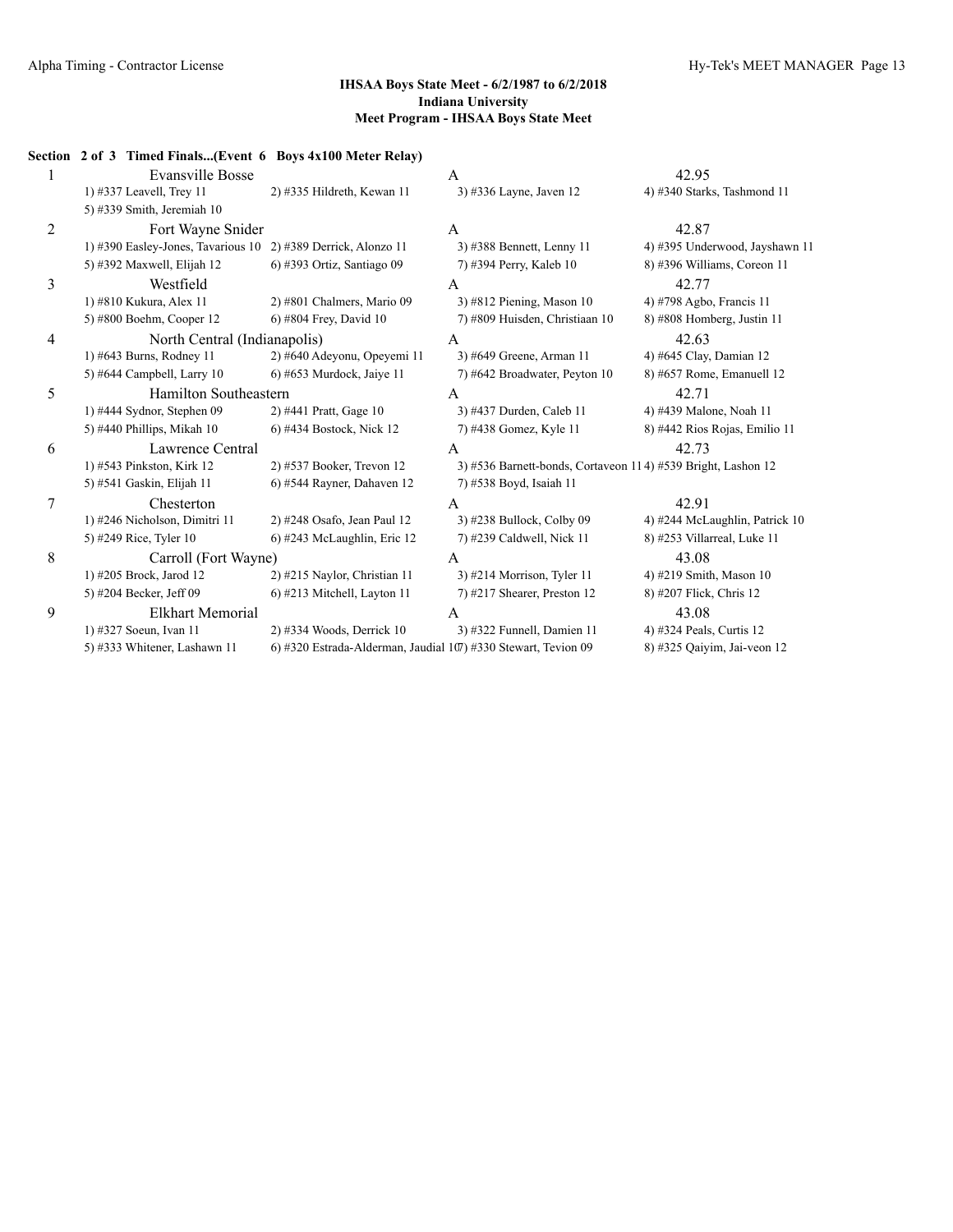|   | Section 3 of 3 Timed Finals(Event 6 Boys 4x100 Meter Relay) |                                                               |                               |                                   |
|---|-------------------------------------------------------------|---------------------------------------------------------------|-------------------------------|-----------------------------------|
|   | Evansville Central                                          |                                                               | A                             | <b>STAN</b><br>42.45              |
|   | 1) #346 Reed, Edgrrin 09                                    | 2) #343 Clark, Robert 12                                      | 3) #341 Bowman, Jalen 12      | 4) #342 Burns, William 12         |
|   | 5) #347 Stewart, Kyle 11                                    | 6) #344 Hardin, Bo 10                                         | 7) #345 Payne, David 12       |                                   |
| 2 | Indianapolis Arsenal Technic                                |                                                               | А                             | <b>STAN</b><br>42.37              |
|   | 1) #490 Shittu, Elijah 12                                   | 2) #484 Allen, Jalen 12                                       | 3) #487 Gardner, Montell 12   | 4) #486 Ball, Derrick 12          |
|   | 5) #488 Haynes, Dominick 12                                 | 6) #491 Williamson, Dramon 10                                 | 7) #485 Bakare, Mobolaji 12   | 8) #489 Reed, Jordan 09           |
| 3 | Warren Central                                              |                                                               | A                             | <b>STAN</b><br>42.36              |
|   | 1) #779 Price, Elijah 11                                    | 2) #780 Purcell, Roman 11                                     | 3) #775 Hodge, Jordan 12      | 4) #781 Shannon, Tylan 12         |
|   | 5) #772 De St Jeor, Otto 10                                 | $6$ ) #773 Durrett, Antwon 10                                 | 7) #774 Edwards, Cedrick 11   | 8) #777 Manneh Yillah, Mbye Emmar |
| 4 | Brownsburg                                                  |                                                               |                               | <b>STAN</b><br>42.00              |
|   | 1) #176 Tetrick, Andrew 11                                  | $2)$ #175 Sumpter-Bey, ShaiTrevon 123) #177 Thomas, Pierce 10 |                               | 4) #179 Waltz, Gavin 11           |
|   | 5) #173 Kirtz, Bryce 12                                     | $6$ ) #172 Griffin, Tyrone 12                                 | $7)$ #171 Barbosa, Marcos 10  | 8) #180 Williamson, Chris 10      |
| 5 | Ben Davis                                                   |                                                               | A                             | <b>STAN</b><br>42.20              |
|   | 1) #125 Garrett, Reon 12                                    | 2) #123 Fagnon, Dona 11                                       | 3) #119 Adams JR, Michael 12  | 4) #130 Powell, Capone 11         |
|   | 5) #127 Hoskins, Anthony 12                                 | $6$ ) #128 Jones, Ajarus 12                                   | 7) #121 Akinniranye, Sam 10   | 8) #122 Day, Dominic 12           |
| 6 | Merrillville                                                |                                                               | А                             | 42.34<br><b>STAN</b>              |
|   | 1) #576 Howard, Jeremiah 11                                 | 2) #574 Glass, Armani 10                                      | 3) #570 Davis, Devon 10       | 4) #585 Williams, Jawanza 12      |
|   | 5) #583 Robinson, Aubin 12                                  | $6$ ) #573 Garrett, Dre'Shon 11                               | 7) #572 East, Daymond 12      | 8) #569 Clark, Jaden 11           |
| 7 | Harrison (West Lafayette)                                   |                                                               | A                             | <b>STAN</b><br>42.44              |
|   | 1) #454 Coffing, Stevie $11$                                | 2) #450 Armstrong, Isaiah 12                                  | 3) #458 Smith, Jay 11         | 4) #451 Atisso, Marcel 10         |
|   | 5) #459 Sondgerath, Garrett 12                              | 6) #463 Wood, Quinton 11                                      | 7) #455 Crooks, Andrew 12     | 8) #449 Armstrong, Isaac 12       |
| 8 | Pike                                                        |                                                               | A                             | 42.48<br><b>STAN</b>              |
|   | 1) #698 Holt, Jaylen 12                                     | 2) #705 Tank, Ryan 11                                         | 3) #694 Echols Jr, Lamar 10   | 4) #691 Cummings, Kalen 09        |
|   | 5) #689 Carr, Gabriel 10                                    | 6) #704 Riley, Jahn 11                                        | 7) #693 Dunnville, Kenneth 11 | 8) #699 Houston, Marcus 10        |
| 9 | Portage                                                     |                                                               | A                             | 42.55                             |
|   | 1) #714 Sebben, Trey 12                                     | 2) #715 Sisco, Myles $10$                                     | 3) #711 Gordon, Jakar 09      | 4) #717 Warchus, Zach 11          |
|   | 5) #710 Gordon, Jaivon 09                                   | $(6)$ #712 Hearns, Julius 10                                  | 7) #707 Coker, Cameron 09     | 8) #708 Da'maurion, Lee 09        |
|   |                                                             |                                                               |                               |                                   |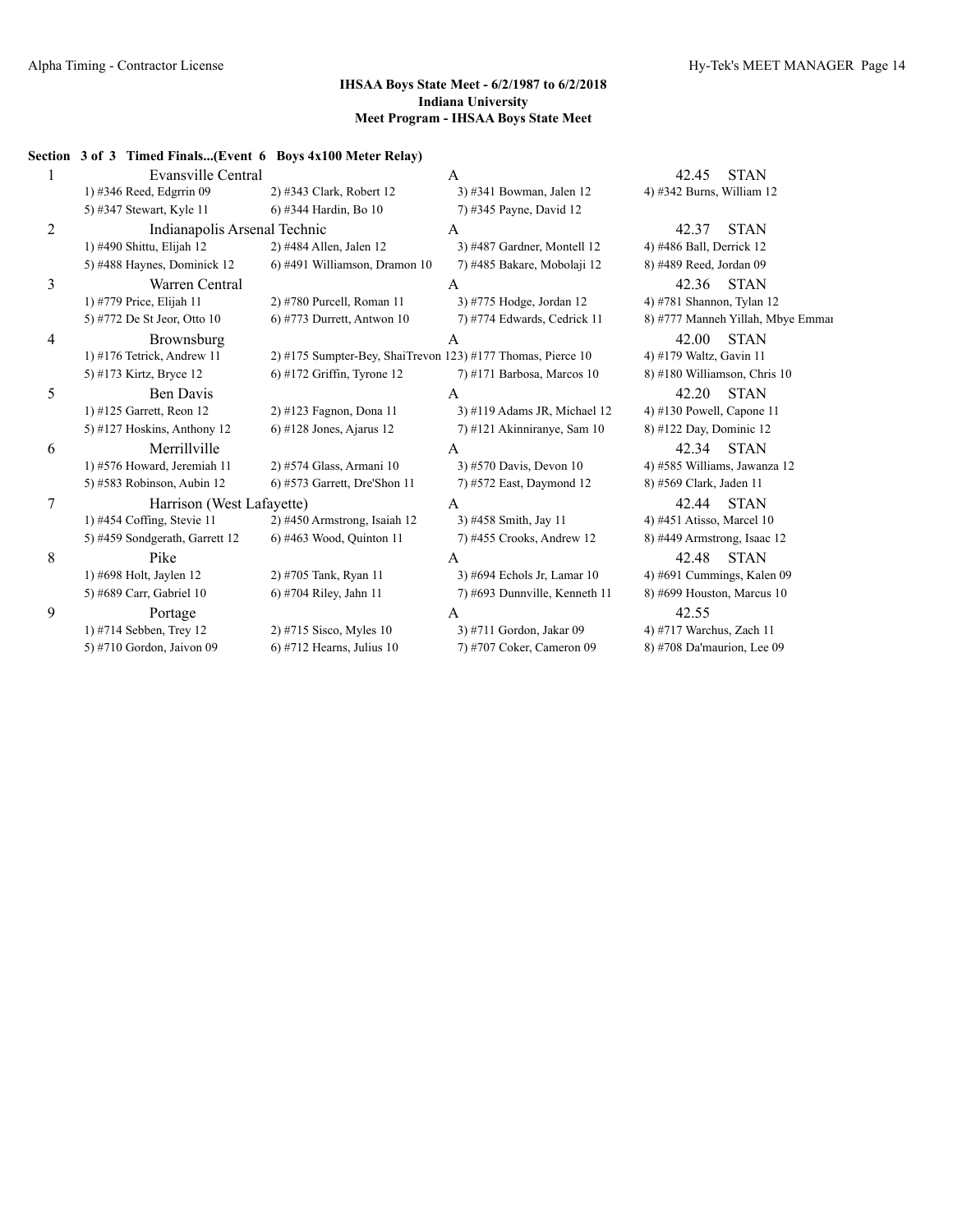**Event 7 Boys 400 Meter Dash State: 46.99 2002 David Neville, Merrillville 49.40 STAN Lane Comp# Name Year School Seed Time Section 1 of 3 Timed Finals** 428 Logan, Lex 12 Greenwood 50.51 592 Bullock, Emari 11 Mishawaka 50.18 425 Sandford, Daveyon 12 Goshen 50.08 629 Schonauer, Laine 12 New Palestine 49.83 126 Higgins, Maurice 12 Ben Davis 49.87 370 Soehngen, Keefer 09 Fishers 49.95 309 Dennis, Kennath 10 Elkhart Central 50.11 794 Stenberg, Noah 10 West Lafayette 50.32 443 Stein, Chris 10 Hamilton SE 51.24 **Section 2 of 3 Timed Finals** 1 745 Cline, Mitchell 11 Southwestern Han 49.80 2 338 Madison, George 12 Evansville Bosse 49.76 3 560 Farmer, Ryan 10 Lowell 49.68 162 Schmidt, Daxton 11 Bloomington South 49.38 STAN 645 Clay, Damian 12 North Centra 49.47 590 Riehle, Matthew 11 Milan 49.52 409 Talton, Deamond 12 FW South Side 49.73 8 294 Ray, Chris 11 East Chicago 49.80 9 384 Steele, Howard 12 FW Bishop Dwenge 49.82 **Section 3 of 3 Timed Finals** 397 Boyd, Preshawn 11 FW South Side 49.10 STAN 672 Johnson, Tahj 11 Oak Hill 48.93 STAN 565 O'Banion, Daunte 12 Madison Cons 48.44 STAN 763 Otterbacher, Brett 10 Valparaiso 48.15 STAN 275 Hanlon, Matthew 12 Crown Point 48.17 STAN 704 Riley, Jahn 11 Pike 48.21 STAN 605 Camble, Micah 12 New Albany 48.71 STAN 303 McGlothlin, Johnathan 11 Edgewood 48.93 STAN 606 Cosby, Brayden 12 New Albany 49.29 STAN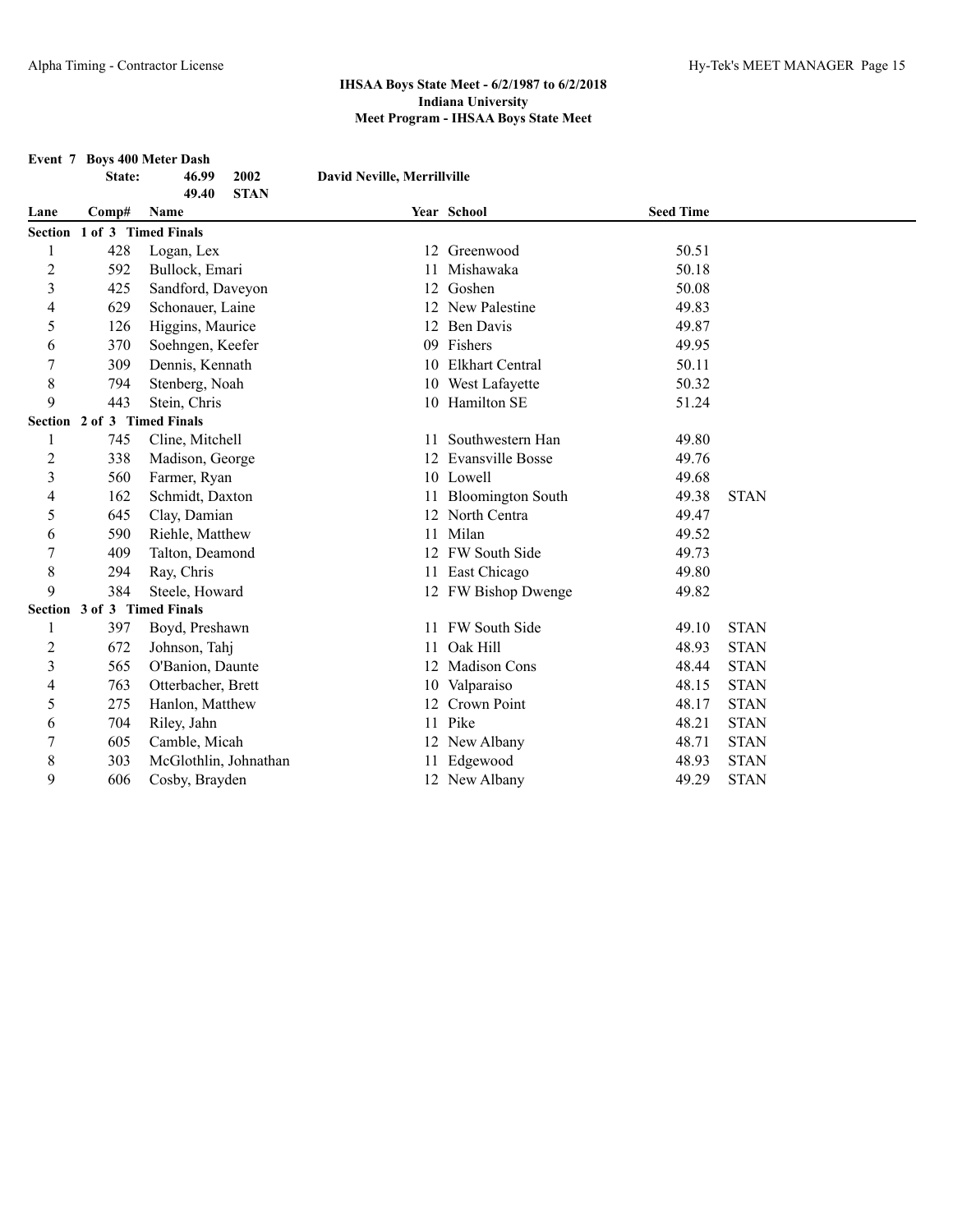| <b>Event 8 Boys 300 Meter Hurdles</b> |                             |                      |                              |                      |                  |             |
|---------------------------------------|-----------------------------|----------------------|------------------------------|----------------------|------------------|-------------|
|                                       | State:                      | 2007<br>36.26        | <b>Bryce Brown, Harrison</b> |                      |                  |             |
|                                       |                             | <b>STAN</b><br>39.01 |                              |                      |                  |             |
| Lane                                  | Comp#                       | Name                 |                              | Year School          | <b>Seed Time</b> |             |
| <b>Section</b>                        |                             | 1 of 3 Timed Finals  |                              |                      |                  |             |
|                                       | 354                         | McKinney, Dylan      |                              | 11 Evansville North  | 40.73            |             |
| $\overline{c}$                        | 109                         | Grider, Elijah       |                              | 11 Bedford Nort      | 40.63            |             |
| 3                                     | 424                         | Fuentes, Tomas       |                              | 11 Goshen            | 40.37            |             |
| 4                                     | 153                         | Dzubay, Mischa       |                              | 10 Bloomington South | 40.28            |             |
| 5                                     | 716                         | Swopes, Tylee        |                              | 09 Portage           | 40.31            |             |
| 6                                     | 446                         | Mason, Tyler         |                              | 12 Hanover Central   | 40.37            |             |
| 7                                     | 546                         | Welch, Miguel        |                              | 12 Lawrence Central  | 40.38            |             |
| 8                                     | 271                         | Moon, Roemello       |                              | 11 Concord           | 40.65            |             |
| 9                                     | 170                         | Phelps, Dale         |                              | 12 Brown County      | 40.79            |             |
|                                       | Section 2 of 3 Timed Finals |                      |                              |                      |                  |             |
| 1                                     | 226                         | Hohlt, Sam           |                              | 12 Center Grove      | 39.89            |             |
| $\overline{c}$                        | 473                         | Johnson, Kairal      |                              | 12 Homestead         | 39.71            |             |
| $\overline{3}$                        | 195                         | Parker, Colton       |                              | 10 Carmel            | 39.62            |             |
| 4                                     | 673                         | Sommers, Sammy       |                              | 12 Oak Hill          | 39.31            |             |
| 5                                     | 105                         | Peterson, Jalen      |                              | 12 Avon              | 39.35            |             |
| 6                                     | 805                         | Grenda, Calvin       |                              | 12 Westfield         | 39.45            |             |
| 7                                     | 430                         | Freudenthal, Billy   |                              | 12 Guerin Catholic   | 39.68            |             |
| 8                                     | 616                         | Stroud, DeAndre      |                              | 12 New Albany        | 39.84            |             |
| 9                                     | 501                         | O'Dell, Colin        |                              | 12 Cathedral         | 40.14            |             |
|                                       | Section 3 of 3 Timed Finals |                      |                              |                      |                  |             |
| 1                                     | 198                         | Sandlin, Logan       |                              | 11 Carmel            | 39.17            |             |
| $\overline{c}$                        | 432                         | Robinson, Holden     |                              | 12 Hagerstown        | 39.02            |             |
| 3                                     | 207                         | Flick, Chris         |                              | 12 Carroll (For      | 38.91            | <b>STAN</b> |
| 4                                     | 520                         | Armstrong, Quincy    |                              | 11 Kokomo            | 38.30            | <b>STAN</b> |
| 5                                     | 412                         | Quarles, Malachi     |                              | 12 Franklin Central  | 38.70            | <b>STAN</b> |
| 6                                     | 739                         | Burkhart, Steven     |                              | 12 South Knox        | 38.80            | <b>STAN</b> |
| 7                                     | 714                         | Sebben, Trey         |                              | 12 Portage           | 38.91            | <b>STAN</b> |
| 8                                     | 789                         | Hazell, Kyle         |                              | 12 West Lafayette    | 39.16            |             |
| 9                                     | 545                         | Rayner, Deveren      |                              | 11 Lawrence Central  | 39.18            |             |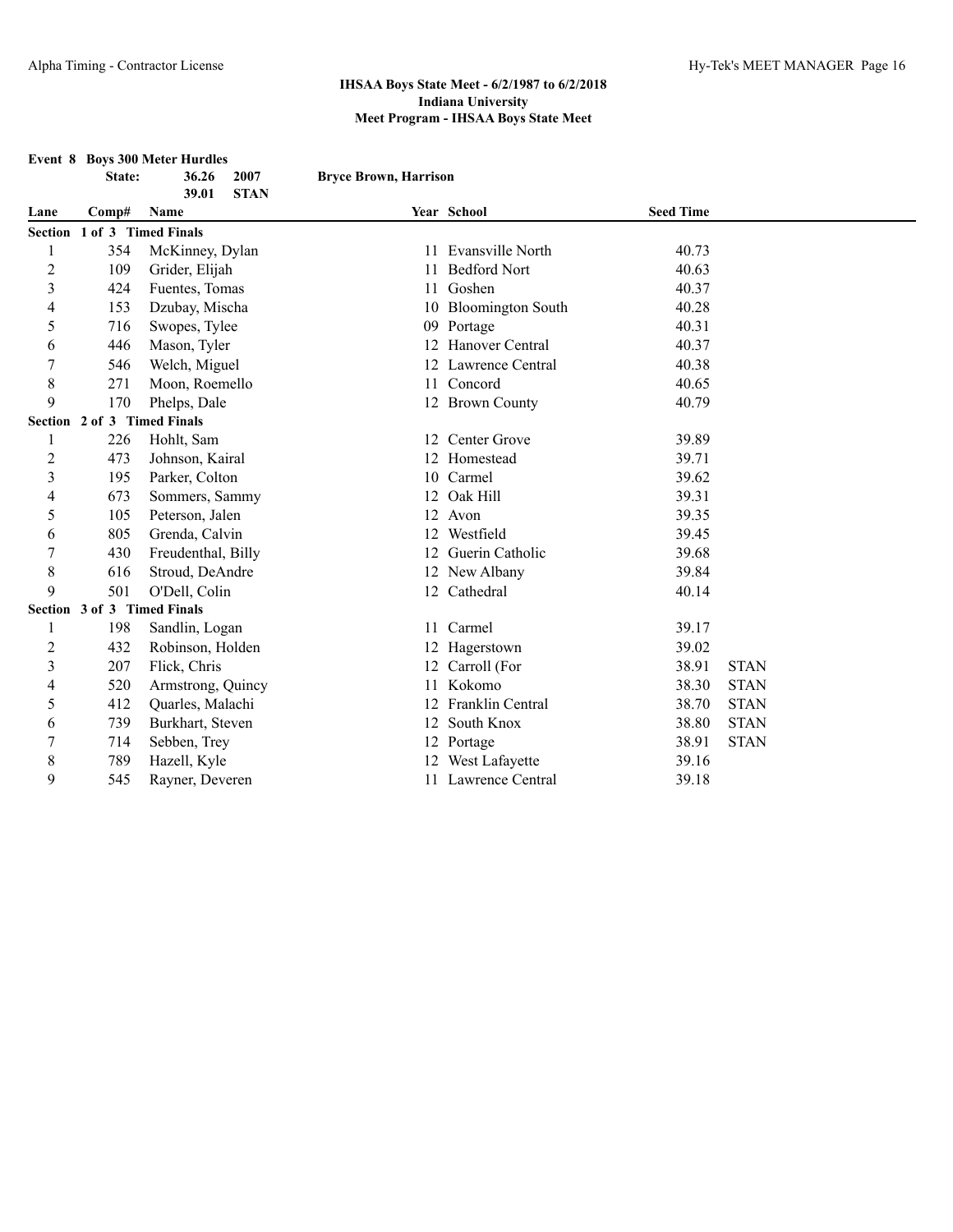|         | State:                      | Event 9 Boys 800 Meter Run<br>2011<br>1:49.25 | <b>Austin Mudd, Center Grove</b> |                      |                  |             |
|---------|-----------------------------|-----------------------------------------------|----------------------------------|----------------------|------------------|-------------|
|         |                             | <b>STAN</b><br>1:56.32                        |                                  |                      |                  |             |
| Lane    | Comp#                       | Name                                          |                                  | Year School          | <b>Seed Time</b> |             |
| Section |                             | 1 of 2 Timed Finals                           |                                  |                      |                  |             |
| $3-1A$  | 169                         | McPheeters, Jackson                           |                                  | 12 Brown County      | 1:56.65          |             |
| $6-1B$  | 146                         | Rushton, Paul                                 |                                  | 11 Bloomington North | 1:56.93          |             |
| $9-1C$  | 630                         | Whitaker, Devon                               |                                  | 11 New Palestine     | 1:58.66          |             |
| $12-1D$ | 466                         | Lashley, Grant                                |                                  | 12 Heritage Hills    | 2:00.60          |             |
| $1-2A$  | 528                         | Wallace, Julian                               |                                  | 12 Kokomo            | 1:56.57          |             |
| $4-2B$  | 817                         | Nowicki, Dylan                                |                                  | 11 Westview          | 1:56.77          |             |
| $7-2C$  | 106                         | Moster, Adam                                  | 11                               | Batesville           | 1:57.29          |             |
| $10-2D$ | 433                         | Tuttle, Logan                                 |                                  | 12 Hagerstown        | 1:59.40          |             |
| $13-2F$ | 350                         | Dickens, Drake                                |                                  | 10 Evansville North  | 2:00.98          |             |
| $2-3A$  | 164                         | Zinkan, Wilson                                |                                  | 12 Bloomington South | 1:56.61          |             |
| $5-3B$  | 216                         | Powers, Cole                                  |                                  | 12 Carroll (For      | 1:56.78          |             |
| $8-3C$  | 530                         | White, Colton                                 |                                  | 10 Lakewood Par      | 1:57.52          |             |
| $11-3D$ | 515                         | Smith, Will                                   |                                  | 12 Jasper            | 1:59.55          |             |
|         | Section 2 of 2 Timed Finals |                                               |                                  |                      |                  |             |
| $3-1A$  | 564                         | Sanchez, Gabriel                              |                                  | 11 Lowell            | 1:53.33          | <b>STAN</b> |
| $6-1B$  | 453                         | Beimfohr, Caleb                               |                                  | 12 Harrison WL       | 1:54.63          | <b>STAN</b> |
| $9-1C$  | 633                         | Anderson, Andrew                              |                                  | So Noblesville       | 1:55.52          | <b>STAN</b> |
| $12-1D$ | 703                         | Oladapo, Kehinde                              |                                  | 11 Pike              | 1:56.46          |             |
| $1-2A$  | 497                         | Hocker, Cole                                  | 12                               | Cathedral            | 1:51.75          | <b>STAN</b> |
| $4-2B$  | 273                         | Bakker, Carson                                |                                  | 12 Covenant Chr      | 1:53.35          | <b>STAN</b> |
| $7-2C$  | 787                         | Curl, Mitchell                                |                                  | 12 West Lafayette    | 1:54.73          | <b>STAN</b> |
| $10-2D$ | 784                         | Stiver, Tanner                                |                                  | 10 Warsaw Community  | 1:55.92          | <b>STAN</b> |
| $13-2F$ | 361                         | Castillo, Jaylen                              |                                  | 10 Fishers           | 1:56.51          |             |
| $2-3A$  | 561                         | Hudak, Dustin                                 |                                  | 12 Lowell            | 1:52.88          | <b>STAN</b> |
| $5-3B$  | 785                         | Griner, Luke                                  |                                  | 12 Wawasee           | 1:54.35          | <b>STAN</b> |
| $8-3C$  | 502                         | O'Neal, Rodney                                |                                  | 12 Cathedral         | 1:55.28          | <b>STAN</b> |
| $11-3D$ | 836                         | Romanyk, Joseph                               |                                  | 12 Zionsville        | 1:56.14          | <b>STAN</b> |
| $14-3F$ | 792                         | Petersen, Joe                                 |                                  | 12 West Lafayette    | 1:56.54          |             |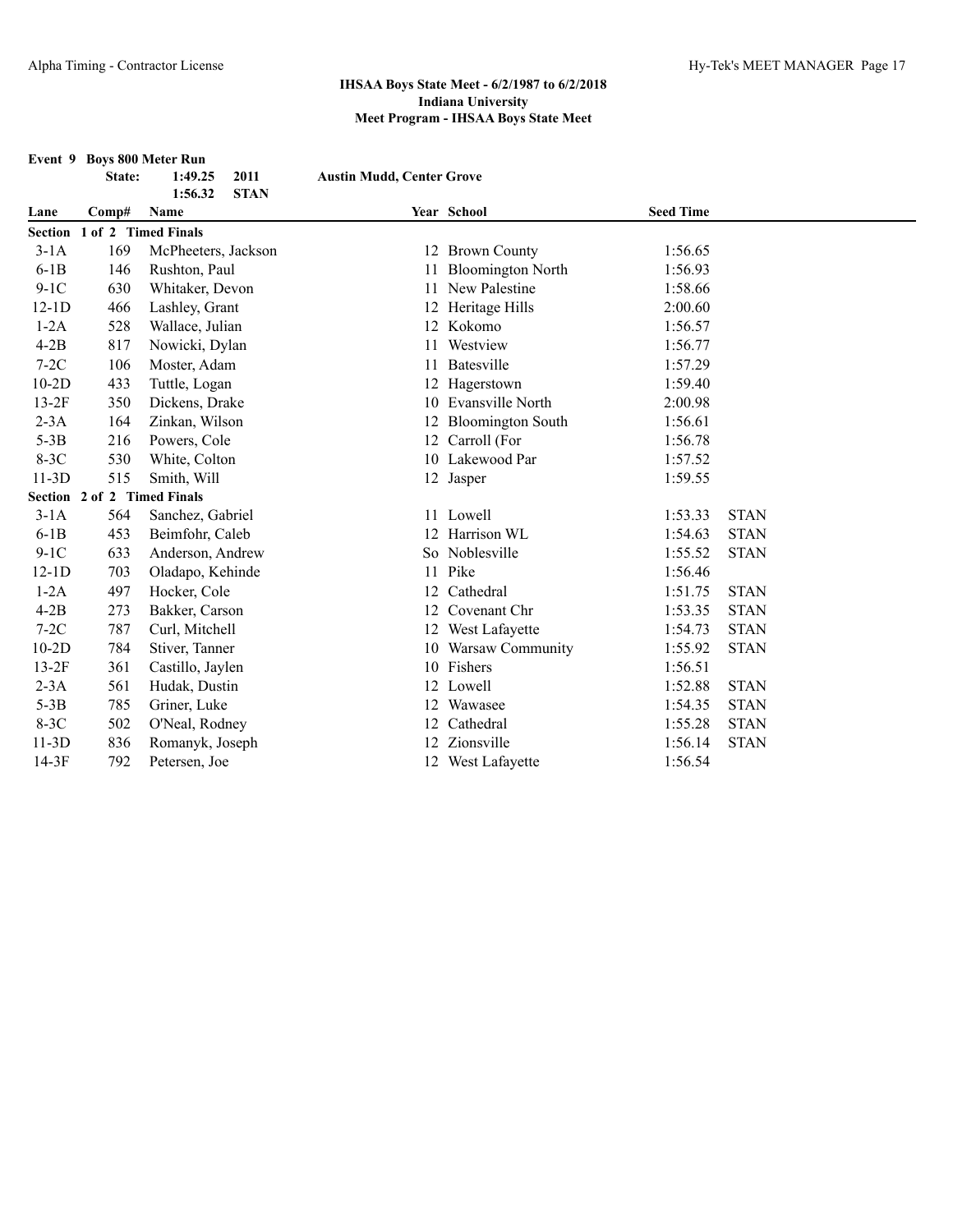|           |        | Event 10 Boys 3200 Meter Run   |                                             |                       |                  |             |
|-----------|--------|--------------------------------|---------------------------------------------|-----------------------|------------------|-------------|
|           | State: | 8:51.15<br>2012                | <b>Futsum Zienasellassie, North Central</b> |                       |                  |             |
| Lane      | Comp#  | <b>STAN</b><br>9:19.38<br>Name |                                             | Year School           | <b>Seed Time</b> |             |
|           |        | Section 1 of 1 Timed Finals    |                                             |                       |                  |             |
| $2-1A$    | 385    | Gibson, Reece                  | 11                                          | FW Concordia Lut      | 9:08.18          | <b>STAN</b> |
| $5-1B$    | 445    | Wiggers, Jacob                 |                                             | 12 Hamilton SE        | 9:19.13          | <b>STAN</b> |
| $8-1C$    | 461    | White, William                 |                                             | 12 Harrison WL        | 9:24.43          |             |
| $11-1D$   | 431    | Gallagher, Quinn               |                                             | 12 Guerin Catholic    | 9:28.28          |             |
| $14-1E$   | 631    | Corbett, Jacob                 |                                             | 12 New Prairie        | 9:30.85          |             |
| $17-1F$   | 467    | Guerra, Lucas                  |                                             | 10 Highland           | 9:33.11          |             |
| $20-1G$   | 302    | Haskett, Austin                |                                             | 12 Edgewood           | 9:35.61          |             |
| $23-1H$   | 681    | Retzloff, Mariano              | 09                                          | Penn                  | 9:47.61          |             |
| $26-11$   | 600    | Quintana, Casey                |                                             | 11 Mishawaka          | 9:51.23          |             |
| $1-2A$    | 391    | Hamlin, Jesse                  |                                             | 12 Fort Wayne Snider  | 9:06.64          | <b>STAN</b> |
| $4-2B$    | 254    | Futter, Caleb                  |                                             | 12 Christian Ac       | 9:18.50          | <b>STAN</b> |
| $7-2C$    | 163    | Shaw, Ian                      |                                             | 12 Bloomington South  | 9:22.88          |             |
| $10-2D$   | 824    | Jefferson, William             |                                             | 10 Whiteland Co       | 9:27.02          |             |
| $13-2E$   | 722    | Perkins, Nicholas              |                                             | 12 Roncalli           | 9:30.15          |             |
| $16-2F$   | 770    | James, Jacob                   | 11                                          | Waldron               | 9:31.41          |             |
| $19-2G$   | 602    | Butche, Brennan                |                                             | 12 Mississinewa       | 9:33.86          |             |
| $22-2H$   | 300    | Guthrie, Uriah                 |                                             | 11 Eastern (Pekin)    | 9:39.43          |             |
| $25-21$   | 795    | Curnutt, Brayden               |                                             | 10 Western            | 9:51.05          |             |
| $3-3A$    | 478    | Ruppert, Ryan                  |                                             | 12 Homestead          | 9:17.06          | <b>STAN</b> |
| $6-3B$    | 189    | Campbell, Pat                  |                                             | 12 Carmel             | 9:21.68          |             |
| $9-3C$    | 168    | Kovach, Jack                   | 11                                          | <b>Brebeuf Jesuit</b> | 9:26.93          |             |
| $12-3D$   | 498    | Hruskoci, Nick                 | 11                                          | Cathedral             | 9:28.95          |             |
| $15-3E$   | 532    | Gits, Mitchell                 |                                             | 12 LaPorte            | 9:31.18          |             |
| $18-3F$   | 648    | Frey, Alex                     |                                             | 11 North Centra       | 9:33.46          |             |
| $21-3G$   | 821    | Hall, Hudson                   |                                             | 11 Wheeler            | 9:35.73          |             |
| $24-3H$   | 356    | Schmidt, Dean                  | 11                                          | Evansville North      | 9:50.99          |             |
| $27 - 31$ | 514    | O'Neil, Drew                   |                                             | 11 Jasper             | 9:58.83          |             |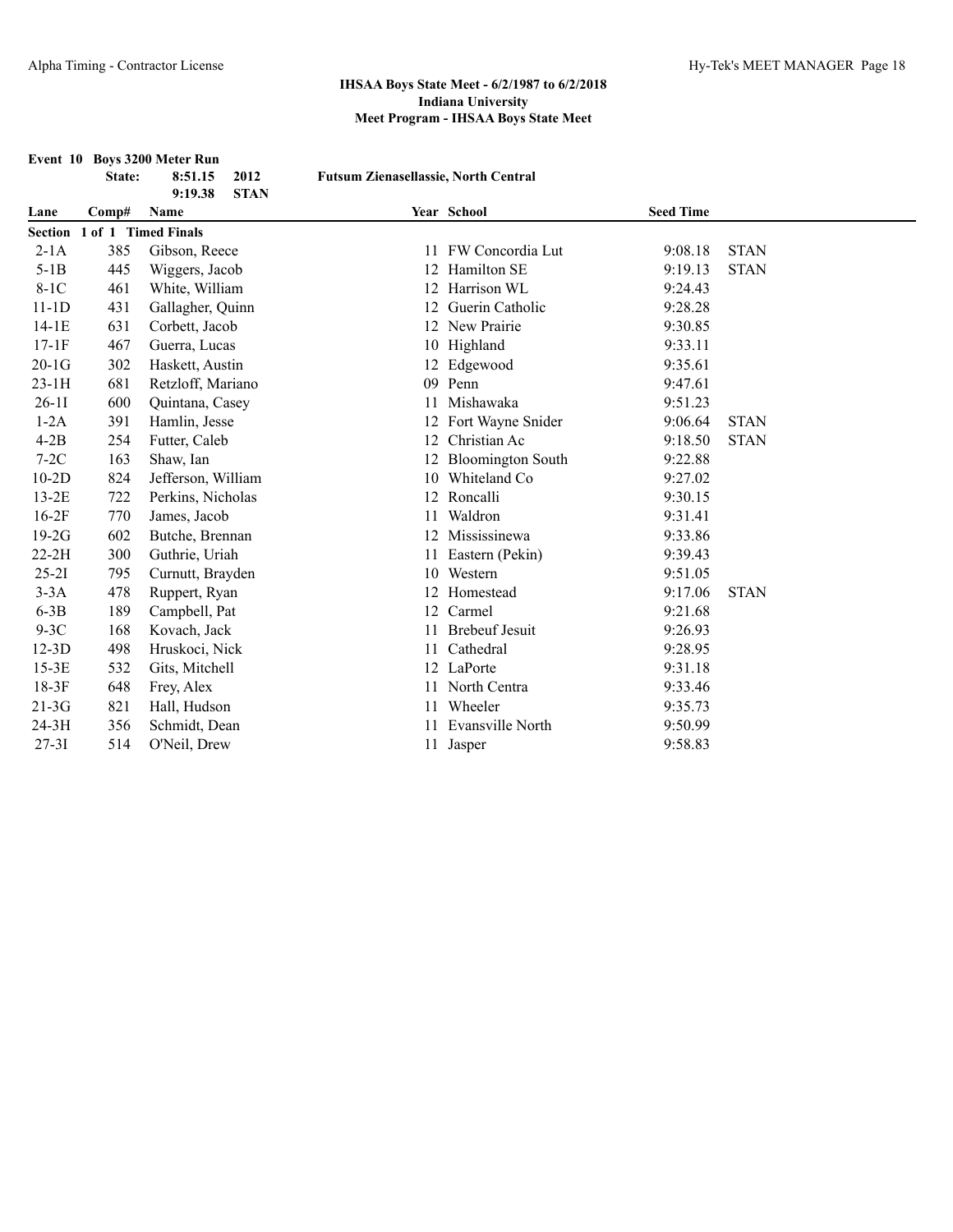# **Event 11 Boys 4x400 Meter Relay**

**State: 3:13.66 1980 , Gary West Side**

**K Carter, C Peterson, W Monogan, S Burnett**

| 3:20.44                           |                                |                                                                  |                              |
|-----------------------------------|--------------------------------|------------------------------------------------------------------|------------------------------|
| Comp#<br><b>Team</b>              |                                | Relay                                                            | <b>Seed Time</b>             |
| Section 1 of 3 Timed Finals       |                                |                                                                  |                              |
| Center Grove                      |                                | $\mathbf{A}$                                                     | 3:26.05                      |
| 1) #224 Delp, Connor 10           | 2) #228 Keith, Jacob 12        | 3) #226 Hohlt, Sam 12                                            | 4) #231 Matheson, Gavin $12$ |
| 5) #225 Gabehart, Brandon 09      | 6) #232 Mullendore, Andreas 09 | 7) #227 Hohlt, Ty 10                                             | 8) #233 Ogega, Charlie 12    |
| New Palestine                     |                                | A                                                                | 3:25.84                      |
| 1) #629 Schonauer, Laine 12       | 2) #628 Sams, Carson 11        | 3) #622 Austin, Drew 12                                          | 4) #627 Large, Ryker 10      |
| 5) #630 Whitaker, Devon 11        | 6) #625 Harsin, Dylan 10       | 7) #626 Kleine, Owen 11                                          | 8) #623 Collins, Josh 12     |
| Scottsburg                        |                                | A                                                                | 3:25.75                      |
| 1) #726 Rowland, Tristian 10      | $2)$ #724 Hollan, Keyton 10    | 3) #727 Sparkman, Kaden 12                                       | 4) #725 Lincoln, Patrick 12  |
| 5) #728 Witt, Alex 10             | $6$ ) #723 Foster, Andrew 11   |                                                                  |                              |
|                                   |                                | $\mathbf{A}$                                                     | 3:24.32                      |
| 1) #731 Driscoll, John 11         | 2) #733 Gibson, Sean 10        | 3) #736 Moon, Jacob 12                                           | 4) #732 Driscoll, Patrick 11 |
| 5) #735 Juday, Josh 11            | 6) #730 Deahl, Joe 12          | 7) #734 Hessey, Riley 11                                         | 8) #737 Read, Zac 11         |
| <b>East Central</b>               |                                | $\overline{A}$                                                   | 3:24.94                      |
| 1) #282 Hornbach, Alex 12         | 2) #279 Deitsch, Clayton 11    | 3) #287 Perkins, Erik 10                                         | 4) #284 Ludwig, Chase 11     |
| 5) #280 Goeldner, Keiton 12       | $6$ ) #286 Nowlin, Andrew 10   | 7) #281 Griffin, Nathan 10                                       | 8) #283 Hornbach, Luke 10    |
| Jasper                            |                                | A                                                                | 3:25.59                      |
| 1) #512 Milligan, Raife 12        | 2) #509 Kaiser, Mitchell 11    | 3) #515 Smith, Will 12                                           | 4) #513 Milligan, Reece 12   |
| 5) #508 Heim, Isaac 10            | 6) #507 Cortez, Andy 10        | 7) #510 Leonard, Sam 09                                          |                              |
| Elkhart Memorial                  |                                | А                                                                | 3:26.03                      |
| 1) #333 Whitener, Lashawn 11      | 2) #331 Terrell, Neil 11       | 3) #317 Cepero, Juan 11                                          | 4) #323 Morales, Hazael 12   |
| 5) #332 Weston, Breydan 11        | 6) #318 Ekema, Daniel 09       | 7) #319 Ekema, Joshua 12                                         | 8) #324 Peals, Curtis 12     |
|                                   |                                | $\mathbf{A}$                                                     | 3:27.52                      |
| 1) #153 Dzubay, Mischa 10         | 2) #164 Zinkan, Wilson 12      | 3) #161 Ross-Harman, Murry 09                                    | 4) #162 Schmidt, Daxton 11   |
| 5) #156 Green-hogue, Lansing $12$ | 6) #154 Foster, John 12        | $7)$ #150 Alderson, Neal 10                                      | 8) #155 Gillard, John 11     |
| Evansville North                  |                                | $\mathsf{A}$                                                     | 3:29.16                      |
| 1) #351 Grimes, Jaylen 09         | 2) #349 Burnett, James 11      | 3) #350 Dickens, Drake 10                                        | 4) #352 Hale, Drew 12        |
| 5) #355 McMurray, James 09        | $6$ ) #357 Shrode, Brenden 10  | 7) #353 Laurence, Zachary 11                                     |                              |
|                                   |                                | <b>STAN</b><br>South Bend St. Joseph<br><b>Bloomington South</b> |                              |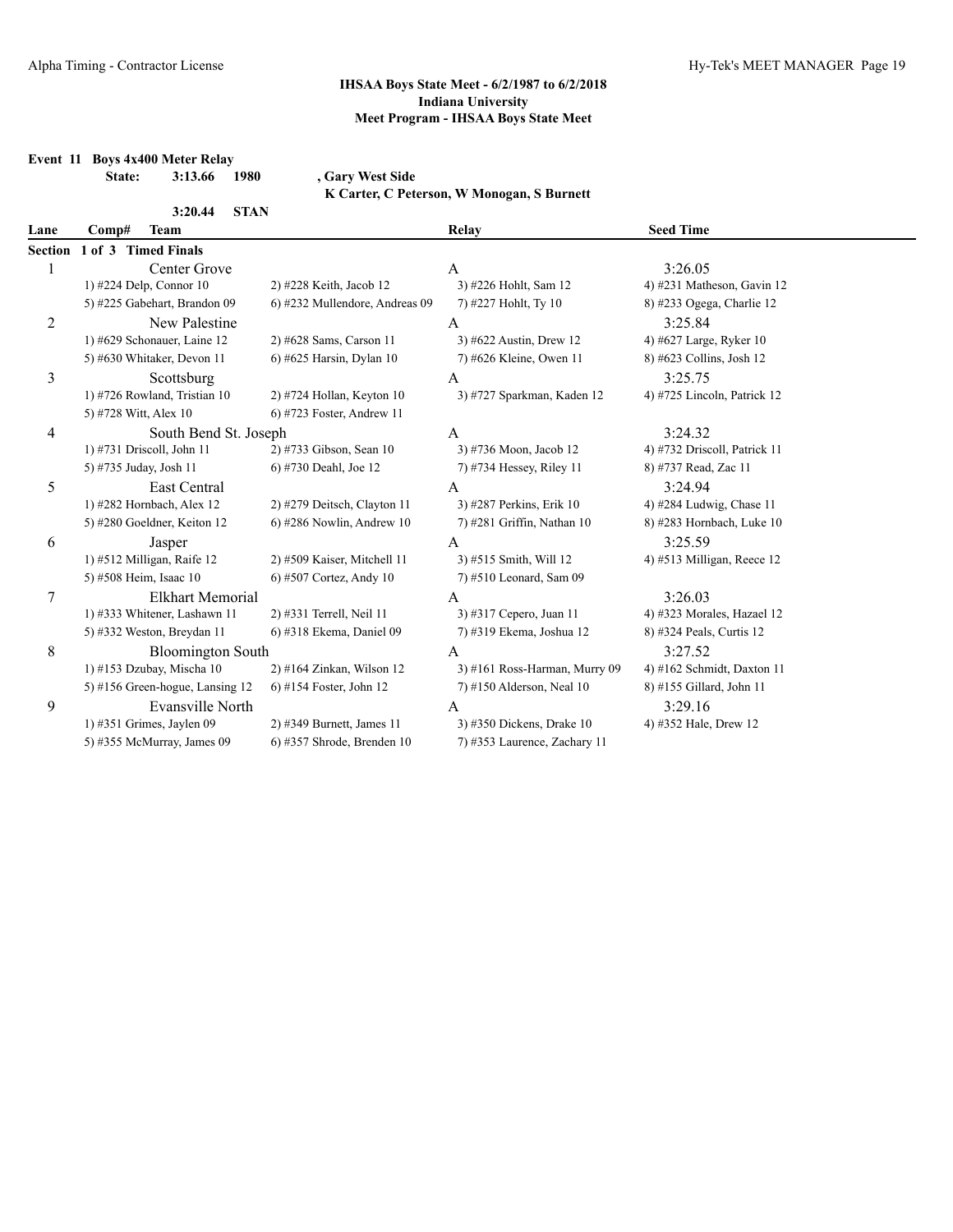|             | Section 2 of 3 Timed Finals(Event 11 Boys 4x400 Meter Relay) |                               |                                   |                                      |
|-------------|--------------------------------------------------------------|-------------------------------|-----------------------------------|--------------------------------------|
|             | Carroll (Fort Wayne)                                         |                               | 3:23.27<br>A                      |                                      |
|             | 1) #216 Powers, Cole 12                                      | 2) #209 Klug, Brandon 10      | 3) #221 Waldron, Cory 12          | 4) #214 Morrison, Tyler 11           |
|             | 5) #208 Ives, Allan 12                                       | 6) #213 Mitchell, Layton 11   | 7) #210 Lazoff, Aiden 09          | 8) #223 West, Connor 12              |
| 2           | Ben Davis                                                    |                               | A                                 | 3:22.82                              |
|             | 1) #129 Moody, Aaron 11                                      | 2) #126 Higgins, Maurice 12   | 3) #127 Hoskins, Anthony 12       | 4) #124 Fair, Jahod 12               |
|             | 5) #120 Adedokun, Awwal 10                                   | 6) #130 Powell, Capone 11     | $7)$ #131 Smith, Gabriel 12       | 8) #132 Toomer, Keoke 09             |
| 3           | Zionsville                                                   |                               | A                                 | 3:22.66                              |
|             | 1) #836 Romanyk, Joseph 12                                   | $2)$ #837 Varner, William 10  | 3) #829 Arnold, Trent 12          | 4) #832 Greeson, Cameron 11          |
|             | 5) #831 Dell, Decatur 09                                     | 6) #833 Miller, Sam 10        | 7) #835 Roberts, Zach 12          | 8) #834 Pratt, Robert 11             |
| 4           | East Chicago Central                                         |                               | A                                 | 3:21.29                              |
|             | 1) #291 Hall, Deandre 12                                     | 2) #289 Blackwell, Davion 12  | 3) #290 Guyton, Michael $10$      | 4) #294 Ray, Chris 11                |
|             | 5) #293 Johnson-jones, Derrick 12                            | 6) #292 Jackson, Brandon 10   | 7) #295 Smith, Devon 11           |                                      |
| 5           | New Albany                                                   |                               | A                                 | 3:21.95                              |
|             | 1) #612 Miles, Asius $10$                                    | $2)$ #620 Winford, Kyondre 09 | $3)$ #606 Cosby, Brayden 12       | 4) #605 Camble, Micah 12             |
|             | 5) #615 Stovall, Davaughn 10                                 | $6$ ) #617 Tunsil, Samuel 10  | 7) #618 Wallingford, Alexander 12 | 8) #616 Stroud, DeAndre 12           |
| 6           | Calumet                                                      |                               | A                                 | 3:22.07                              |
|             | 1) $\#183$ Collins, Phillip 11                               | 2) #182 Black, Christopher 11 | 3) #188 Thornton, DeShaun 11      | 4) #187 Reeder, Riley 11             |
|             | 5) #186 Johnson, David 12                                    | $6$ ) #184 Couzan, Jahsun 11  | $7)$ #185 Gillespie, James 11     |                                      |
| 7           | <b>Elkhart Central</b>                                       |                               | A                                 | 3:23.15                              |
|             | 1) #310 Holt, Jacob 10                                       | $2)$ #313 Spencer, Stalker 12 | 3) #309 Dennis, Kennath 10        | 4) #311 Pearson, Kyran 12            |
|             | 5) #308 Davis, Dominic 11                                    | 6) #307 Byrd, Nathan 11       | 7) #304 Bean, Naieem 10           | 8) #306 Branch, Will 11              |
| $\,$ 8 $\,$ | Homestead                                                    |                               | A                                 | 3:23.41                              |
|             | 1) #481 Stuckey, Keagan 11                                   | 2) #471 Burton, Reed 12       | 3) #476 Melchi, Braden 12         | 4) #479 Santoscoy De la Rosa, Eduard |
|             | 5) #474 Johnson, Zachary 12                                  | 6) #473 Johnson, Kairal 12    | 7) #477 Neff, Jarred 11           | 8) #482 Whalen, Samuel 11            |
| 9           | <b>Bloomington North</b>                                     |                               | A                                 | 3:23.56                              |
|             | 1) #140 Johnson, David $12$                                  | 2) #146 Rushton, Paul 11      | 3) #148 Waxler, Teddy 12          | 4) #136 Childers, Mason $10$         |
|             | 5) #141 Knight, Isaiah 12                                    | $6$ ) #142 Lozano, Reece 09   | 7) #134 Barbu, Joseph 12          | 8) #139 Jenkins, Nathan 12           |
|             |                                                              |                               |                                   |                                      |